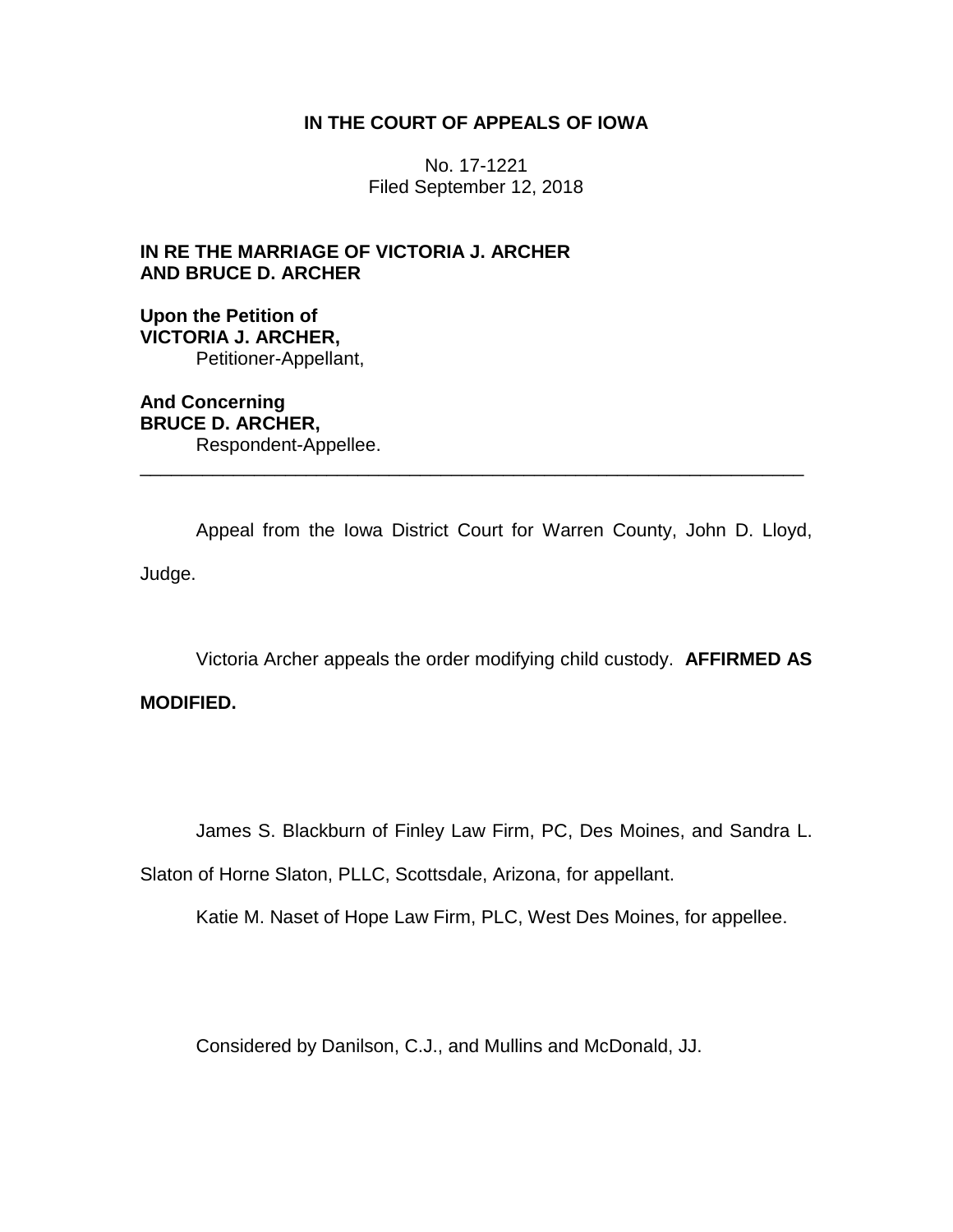#### **MULLINS, Judge.**

Victoria Archer appeals the court's modification of a dissolution decree placing her three minor children in the physical care of their father, Bruce. She challenges the: (1) denial of multiple requests for continuances due to her health; (2) admittance of the guardian ad litem's (GAL) written report into evidence and the GAL's testimony during trial; (3) preclusion of her evidence at trial which then led to the erroneous conclusion that Bruce met his burden of proof to modify custody; (4) reliance on facts which predated the prior modification decree; (5) conclusion that Bruce could provide superior care; and (6) placement of onerous conditions on her parenting time in the modified custody decree. Bruce requests an award of appellate attorney fees.

## **I. Background Facts and Proceedings**

Bruce and Victoria Archer were married in 1992 and are the parents of seven children. In their May 2012 dissolution decree, the court awarded them joint legal custody of their six minor children, awarded physical care of the children to Victoria, and granted Bruce visitation. Since the dissolution decree, Bruce and Victoria have engaged in contentious post-dissolution litigation. At the time this modification action was filed, three of the children were minors. E.A. has now reached the age of majority. H.A. was born in 2004 and S.A. was born in 2007.

Bruce first filed for modification of child custody and visitation in April 2013, with Victoria filing a motion to hold Bruce in contempt soon after. Both made allegations against the other that each acted to inhibit the other parent's visitation or custody. In its decision, the court found Victoria placed two of the children in an out-of-state learning facility for eight months two weeks after the original entry of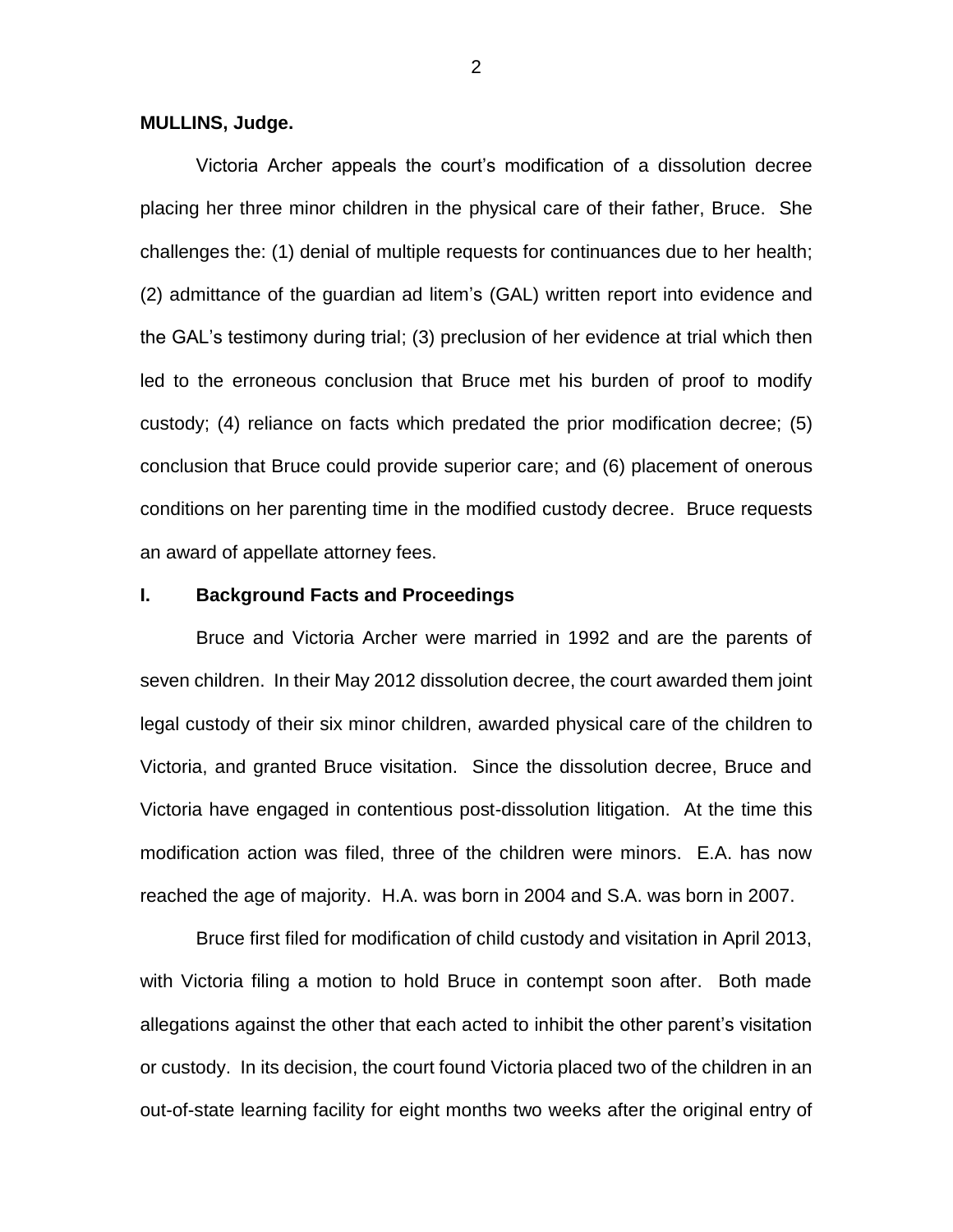the dissolution decree, without consulting with Bruce. At this facility, the children were subjected to appalling conditions. After returning from the learning facility, the same two children, along with another minor child, went on a visitation to Bruce's home. The three children were not returned to Victoria's custody at the conclusion of the visitation. During the five months leading to the modification hearing, these three children lived with Bruce but did not receive any type of education.

The court ultimately modified the decree in October 2013, transferring physical care of the two minor children that were sent to the learning facility to Bruce, in large part because of the children's adamant opposition to returning to Victoria's home. Bruce was also found in contempt on three of the twelve allegations Victoria brought against him, including failing to return the three minor children at the conclusion of his visitation.<sup>1</sup> Since the 2013 modification, the parties have filed numerous motions and attended mediations and hearings to resolve other post-dissolution matters.

Emails indicate Victoria and Bruce agreed to trade weekend visitations during the summer of 2016 in order to accommodate vacation plans. However, the exact arrangement is not specified. On August 16, Bruce returned the three minor children to Victoria at the end of his scheduled summer visitation. On August 17, Victoria emailed Bruce, "The children and I are moving back to Arizona. I would like to work out a visitation plan in the next couple of weeks for Christmas and

 $<sup>1</sup>$  The other allegations were allowing the children to participate in online social networking</sup> and email in direct violation of the divorce decree and failing to file his taxes and provide proof of his tax refund.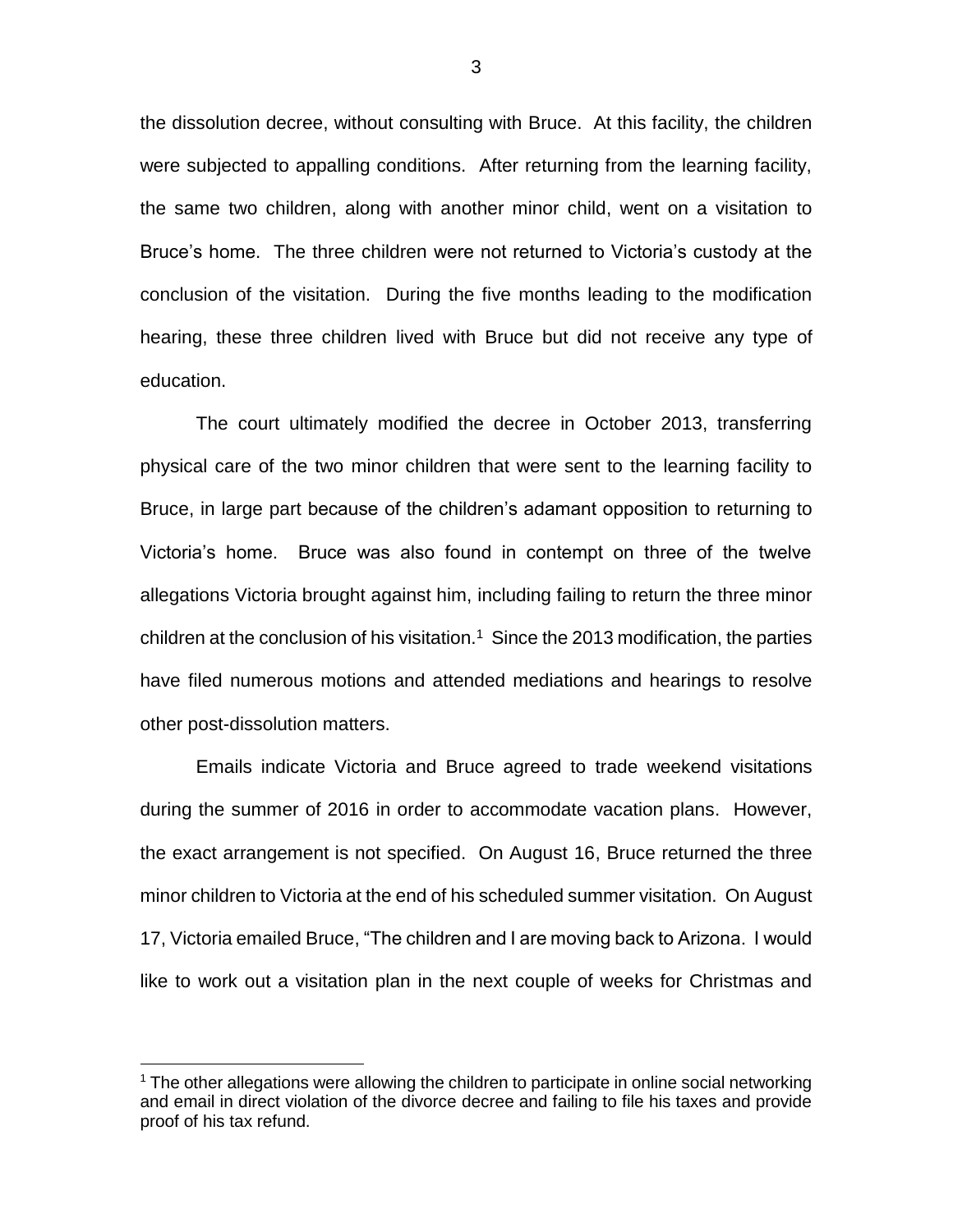summer." On August 19, Bruce emailed Victoria stating that it was his weekend and the children were not at the house. He emailed again on August 22. A school official contacted Bruce on August 24, asking why one of their three minor children was not in school. The official informed Bruce that a truancy officer drove past Victoria's home and observed her in the process of moving with the children. The next day, Bruce drove past her house and made the same observations. He emailed Victoria asking where the children were and informed her of the school official's inquiry. On August 29, Victoria responded by email stating August 16 through 21 was her vacation time and reminded Bruce of the switched weekends to accommodate this. She further emailed that due to their vacation schedules, Labor Day and swapped weekends, his next scheduled visitation was September 16. She also asked Bruce to respond to her initial email about moving with the children and proposed a visitation schedule of a week at Christmas and four weeks in the summer.

On September 21, Bruce petitioned to modify the decree a second time, this time in regards to the custody of the three younger children, E.A., H.A., and S.A. The four older children were adults by that time. Bruce based his petition on Victoria's move with the three children to Arizona in August with virtually no notice. He alleged Victoria had no permanent residence so the children were residing in an unstable living environment and the children were not enrolled in school so Victoria was not meeting their educational needs. $2$  Bruce also filed for the appointment of a GAL and applied for emergency relief to transfer physical care of

<sup>&</sup>lt;sup>2</sup> All seven of the children were homeschooled by Victoria.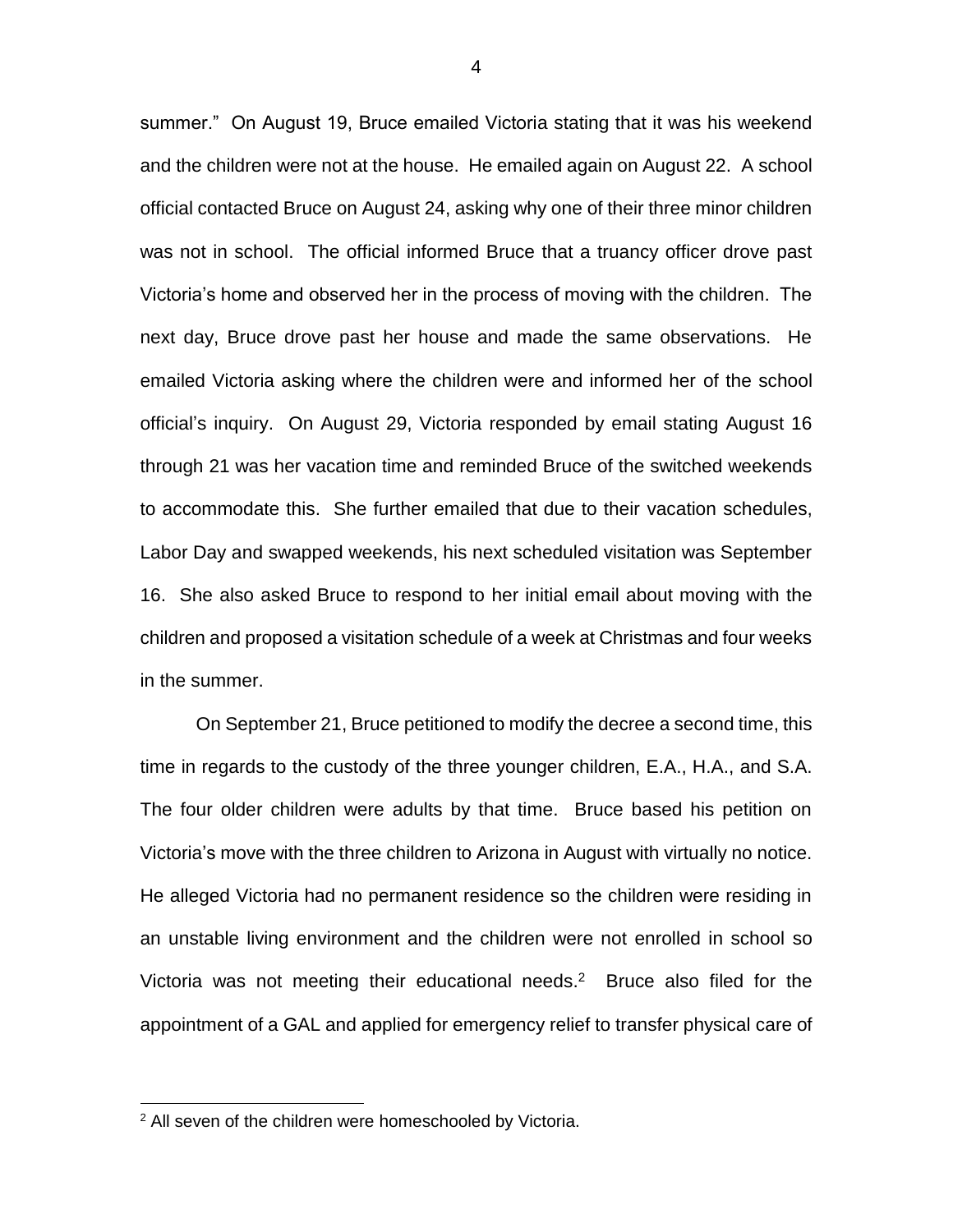the children to him. On October 25, the court appointed a GAL but denied the application for emergency transfer of physical care.

On November 8, Bruce filed an application to initiate contempt proceedings against Victoria, alleging six counts stemming from her move to Arizona.<sup>3</sup> On January 4, 2017, Bruce and Victoria attended mandatory mediation during which the parties agreed E.A. would return to Bruce's care in Iowa, enroll into an Iowa school, and continue to see a therapist. Further, Bruce agreed to dismiss his application for rule to show cause with prejudice, and visitation was arranged for Bruce to visit with H.A. and S.A. and for Victoria to visit with E.A. Bruce would be responsible for the costs of flying to and from Arizona. The parties also agreed to complete their final mediation meeting by the end of March 2017.

Victoria retained counsel from October 24, 2016 until February 14, 2017, when her attorney requested permission to withdraw due to a breakdown in the attorney-client relationship. Victoria represented herself throughout the remaining proceedings until she filed this appeal.

On March 20, Victoria filed an application for an ex-parte writ of injunction to prevent educational assessments for the children which Bruce scheduled, arguing she was not consulted or informed about the needs for the assessments, the assessments could put the children at risk for regression in their therapy, and the assessments were not required since the children were homeschooled.

<sup>&</sup>lt;sup>3</sup> Four counts of not allowing Bruce to exercise his parenting time, one count of unilaterally removing E.A. from the school district in Iowa to homeschool in Arizona without consultation, and one count of unilaterally moving all three minor children to Arizona without notice, failing to provide contact information, and failing to communicate or facilitate communication between Bruce and the children in an attempt to estrange them from him.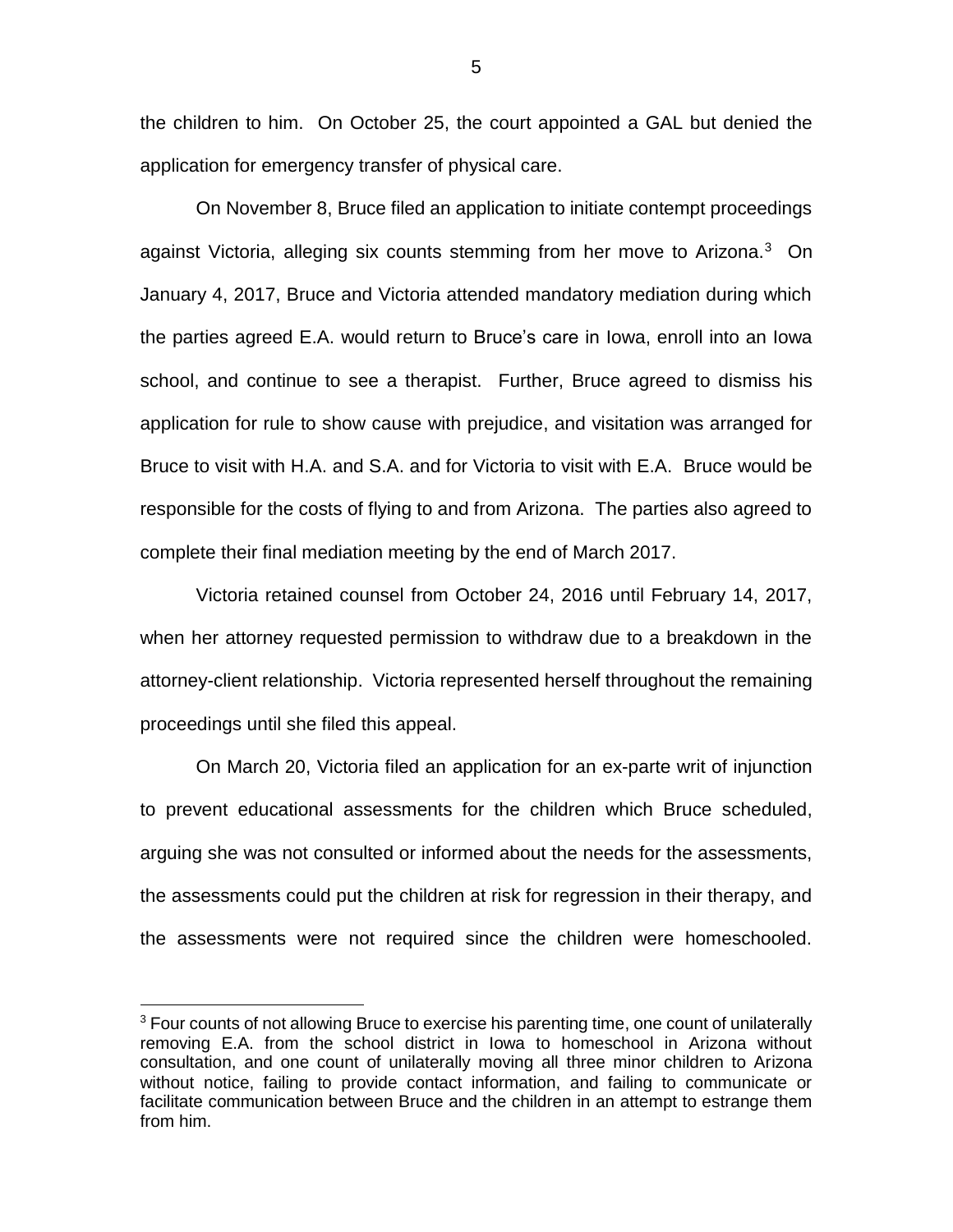Victoria also filed a motion to dismiss the GAL, claiming, among other allegations, the GAL did not interview her suggested witnesses or investigate her safety concerns and left Victoria out of custody decisions made between the GAL and Bruce. The court overruled her motion for the injunction on March 24 and set her motion to dismiss the GAL for hearing on April 11.

On March 24, the GAL moved to expedite the trial based on the belief that the acrimonious fighting between the parties would worsen the longer the case was pending and the concern over the children being several grade levels behind in multiple educational areas. The GAL filed her preliminary report the same day. The court scheduled the hearing on the request for the same day as the motion to dismiss the GAL. On April 4, Victoria filed for a continuance based on witness availability.

On April 11, Victoria filed an application for rule to show cause making numerous allegations against Bruce, including preventing her from participating in the children's education while in Bruce's care, denying her visitation with the children on several occasions, and acting to interfere and estrange her relationship with the children. As a result of this application, the court ordered the parties to mediate and required the parties to make arrangements for a mediation session within a week and completion of the same two days prior to the hearing.

On April 11, the court held a hearing to address the pending matters but granted Victoria's request for a continuance, rescheduling Victoria's motion to remove the GAL and a status hearing for April 28. The court ordered Victoria's contempt matter to be heard at the time of trial in the interest of judicial economy given the mandatory mediation.

6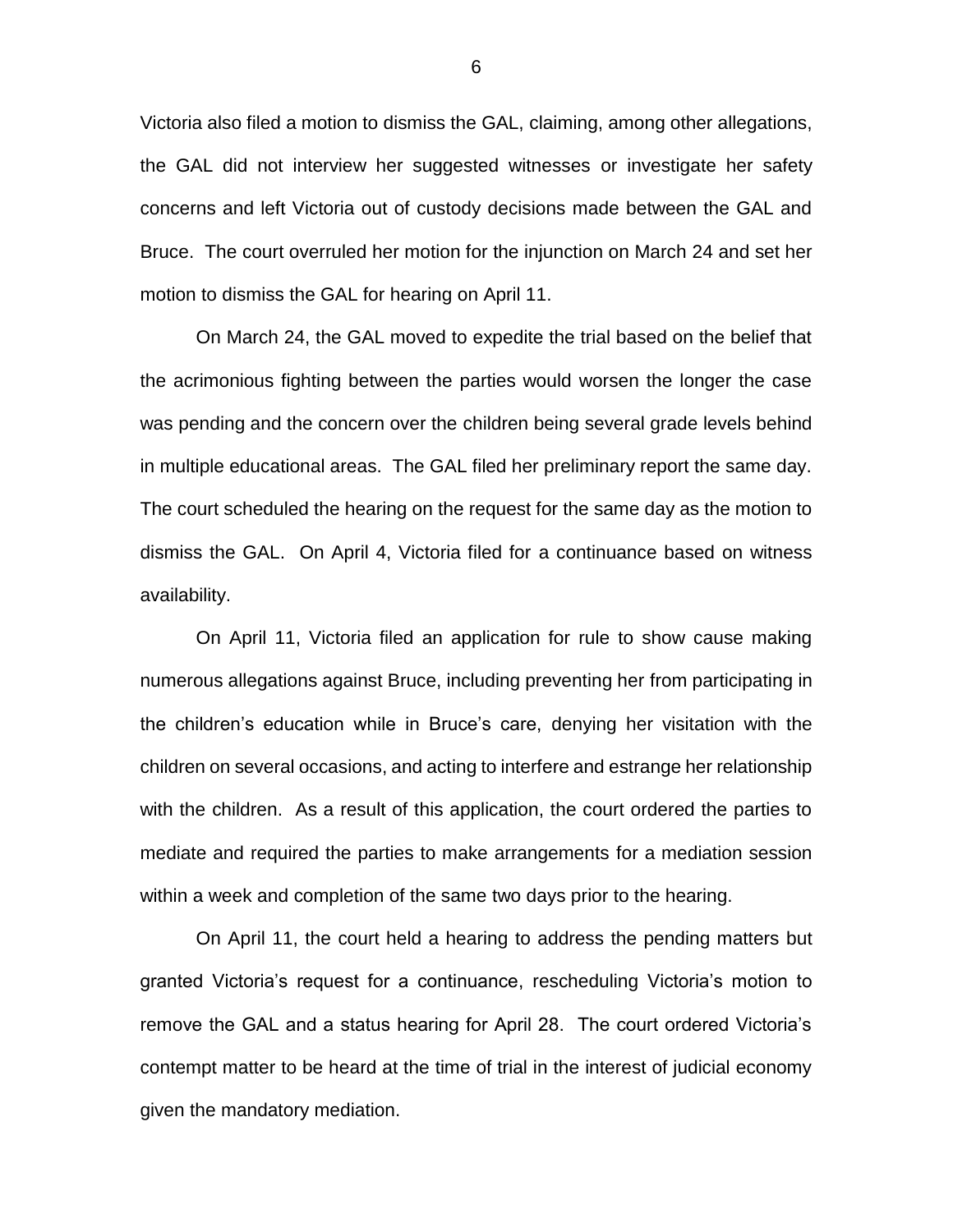On April 14, Victoria requested another continuance as her witnesses were not available for the April 28 hearing. Both Bruce and the GAL resisted this request. On April 25, at a hearing on the request for a continuance, the court: (1) denied Victoria's request to remove the GAL; (2) ordered academic testing of the children to be completed a month prior to trial, requiring Bruce and Victoria to cooperate with the GAL and the testing process; (3) ordered the parties to select a mediator and date for mediation by May 11 with mediation to be completed by June 2; and (4) ordered the trial to commence no later than June 30 with an estimated trial time of four days.

On May 3, the court held a telephonic trial scheduling conference, after which the court filed a uniform trial scheduling order setting the trial date for June 13, which included deadlines for witness and exhibit list filings and exchanges. The order provided: "Court date is firm and no further continuances," and in bold print, "Violation of this order may result in sanctions, including dismissal or grant of the relief requested by the opposing party."

On May 17, Bruce filed a motion to compel mediation, claiming Victoria refused to schedule mediation before the court's June 2 deadline. He provided emails in which Victoria indicated she was unable to mediate in May due to commitments she could not change, but did not identify the commitments. On May 22, the court ordered the parties to engage in mediation on May 24 and advised that if Victoria failed to appear and participate, a show cause hearing would be scheduled for May 31, at which she would be ordered to appear.

On the morning of May 24, the day of the scheduled mediation, Victoria filed for a continuance of both the mediation and trial citing a "recent medical situation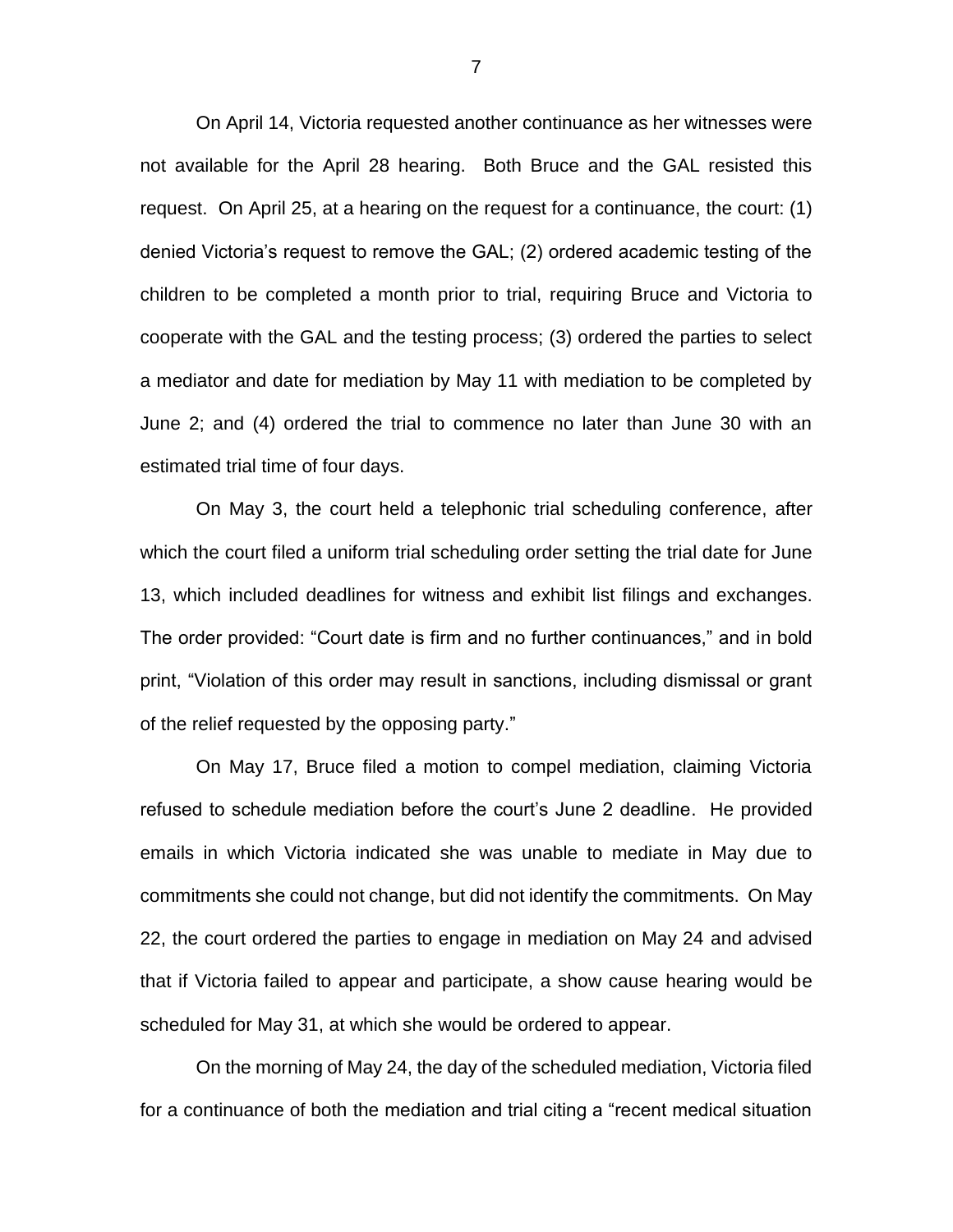that requires doctor's care with surgery imminent; she can not travel at this time. Physician letter forthcoming." The court denied Victoria's motion stating that it had insufficient information to warrant a continuance ex parte and there was no opportunity to hold a hearing prior to the mediation set for later that day. Victoria failed to appear at mediation.

Victoria filed another motion to continue on May 30, again citing imminent surgery and referenced her previous motion to continue. She attached a letter from Dr. Jennifer Reitz of Advanced Surgical Associates Gilbert which read "Victoria Archer has been under my care and is scheduled for surgery on 6/16/17. She is unable to travel until 2 weeks after surgery." The court set a telephonic hearing for June 6 to hear the motion.

Due to Victoria's failure to appear for mediation on May 24, the show cause hearing was set for May 31. Victoria failed to appear at this hearing as well. In the order filed after the May 31 hearing, the court stated Victoria's motion to continue was filed too late to provide Bruce a chance to respond before the show cause hearing. The court ordered Victoria to appear during the June 6 telephonic hearing regarding her motion to continue trial and to explain why she repeatedly filed late continuance motions that prevented the court from providing appropriate notice and scheduling hearings. The order included this message to Victoria:

It is not clear from the physician's note as to whether the Petitioner is currently restricted from travel, or whether the travel restrictions will only be applicable after the anticipated surgery. **The Petitioner must have her physician provide more details as to the nature of the anticipated surgery. A more detailed physician's note must be filed BEFORE the June 6 hearing.**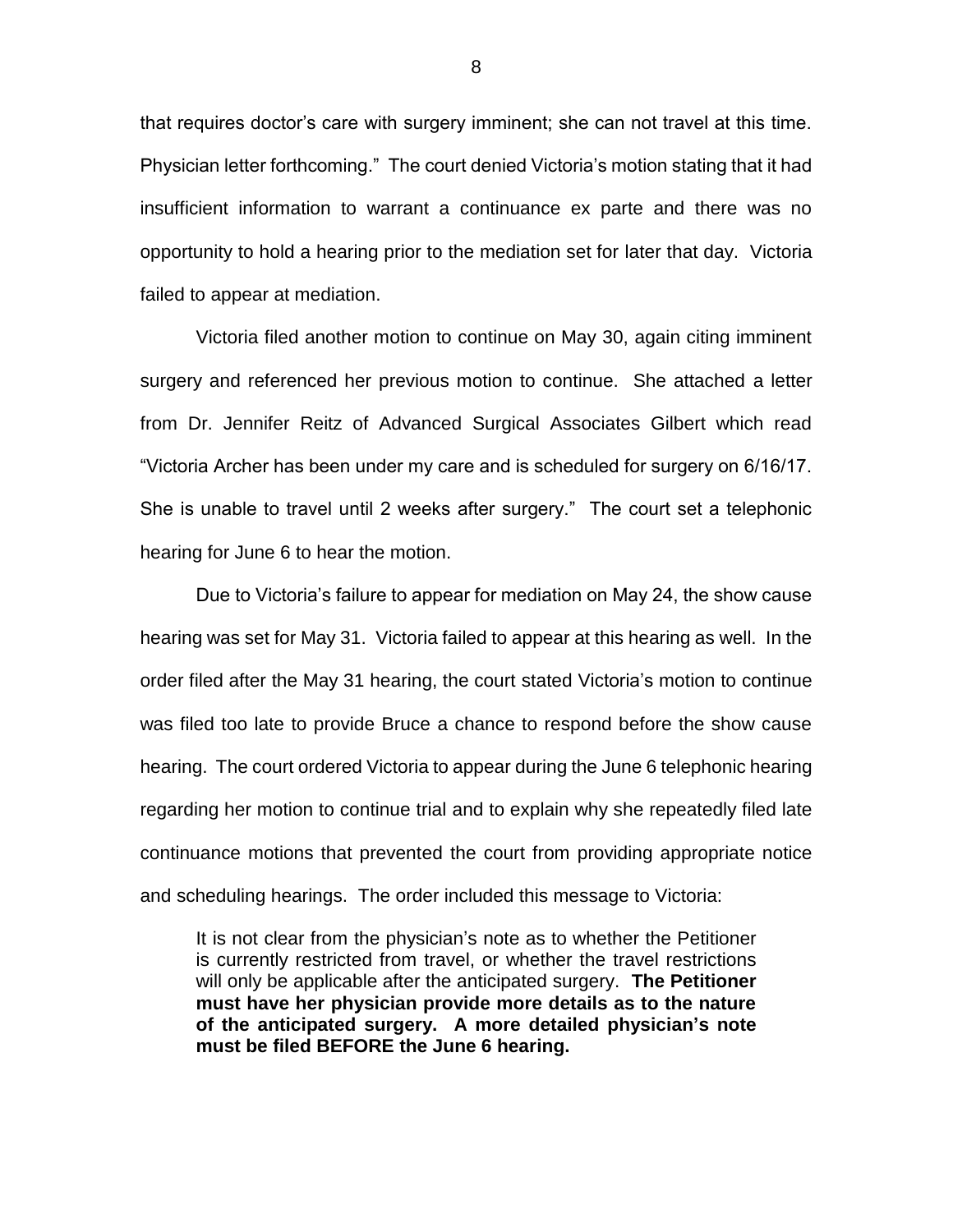(Bold in original). The court reserved ruling on any sanction for Victoria's failure to attend mediation and the show cause hearing.

On June 5, Bruce filed his witness and exhibit list. Also on June 5, Victoria filed two notes from doctors. One was from Dr. Reitz which again stated that Victoria was under her care and surgery was scheduled for June 16.<sup>4</sup> The other was a handwritten note on a prescription pad from Tushar Gohel, M.D.<sup>5</sup> On June 6 at 3:22 a.m., Victoria filed a patient discharge instruction sheet from a medical center which listed a confirmed June 16 appointment for general surgery.

The court conducted the scheduled telephonic hearing on June 6. In the order following the hearing, the court denied Victoria's motion to continue. The court found, "The information submitted to the Court in support of [her] motion is nonspecific and fails to provide the court with sufficient information to allow the Court to determine if [Victoria]'s motion has merit."

Victoria filed her witness list on June 8, with twenty-three potential witnesses. Later that same day, Bruce filed a motion for sanctions, asking the court to prevent Victoria from calling any witness or presenting any exhibits at trial based upon her failure to comply with the court's April 28 and May 22 orders regarding mediation. He asked for attorney fees relating to the mediation, motion to compel, and show cause hearings at which Victoria failed to appear. Bruce additionally filed a separate objection to Victoria's witness list based upon her

<sup>&</sup>lt;sup>4</sup> It also stated, "Due to her medical condition she is unable to travel/fly beginning 5/10/17 through 7/1/17. It is imperitive [sic] that she undergo her surgery at this time."

<sup>&</sup>lt;sup>5</sup> The note read, "Victoria Archer is undergoing management to her health conditions and had clinic visit 5/26/17, procedures 6/1/17 and had follow up visits, tests consultations & surgeries scheduled untile [sic] late June/2017 and limit's [sic] her travel."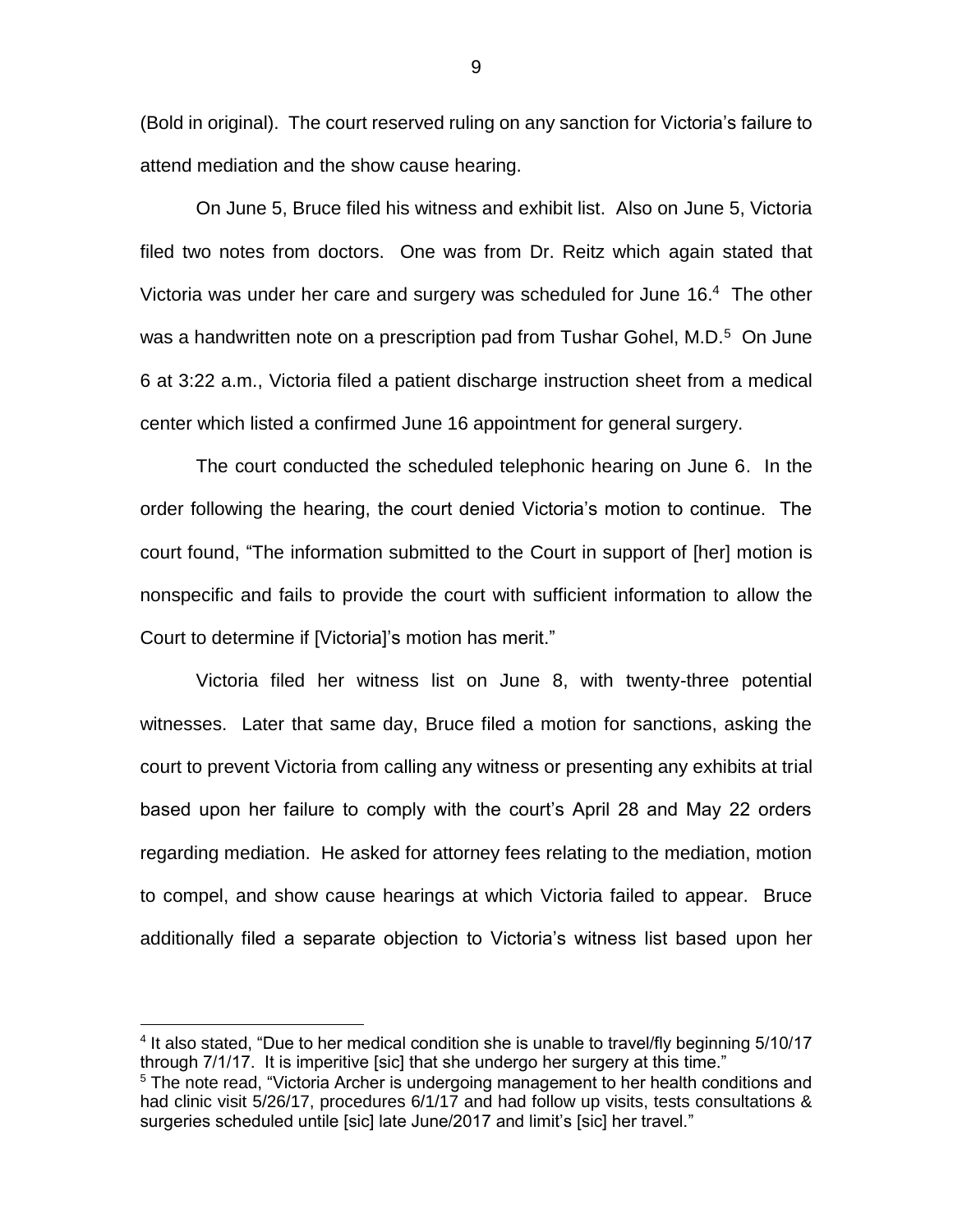failure to file and exchange witness lists by the trial scheduling order deadline. No exhibit list was filed by Victoria, but she did file a number of exhibits on June 9 and 12. The court ordered all pending motions to be heard on June 13, prior to the commencement of trial.

On June 9 and 12, Victoria filed objections "to the denial of her requested continuance" and again asked for the mediation and trial to be continued due to a medical condition.<sup>6</sup> In her motion, she placed her inability to obtain an attorney on Bruce because of undisclosed debts and other withholdings. She also objected to the motion for sanctions, claiming Bruce refused to take the two youngest children on June 1 for his June visitation in order to tamper with her preparation for trial and caused her to defy the court order to keep legal matters away from the children. The court denied this request on June 12 at 4:19 p.m., confirming trial was scheduled for the next day.

On June 12 at 4:26 p.m., Victoria filed another motion to continue, stating surgery was scheduled for that Friday, June 16, and her condition prevented her from travel. She also stated she did not have an attorney for trial that week but would if the court granted a continuance. On June 13, the court denied this motion and advised Victoria she was free to renew her motion for consideration by the trial judge since the trial was scheduled for later that same day.

On June 13, before the commencement of trial, the GAL filed her final report and Bruce filed the results of the educational assessments. The assessments

<sup>&</sup>lt;sup>6</sup> Victoria attached the letters and notes from doctors previously sent to the court to her motions to continue. She also attached an examination record which listed a condition. However there was nothing noted about the need for surgery or a restriction from traveling.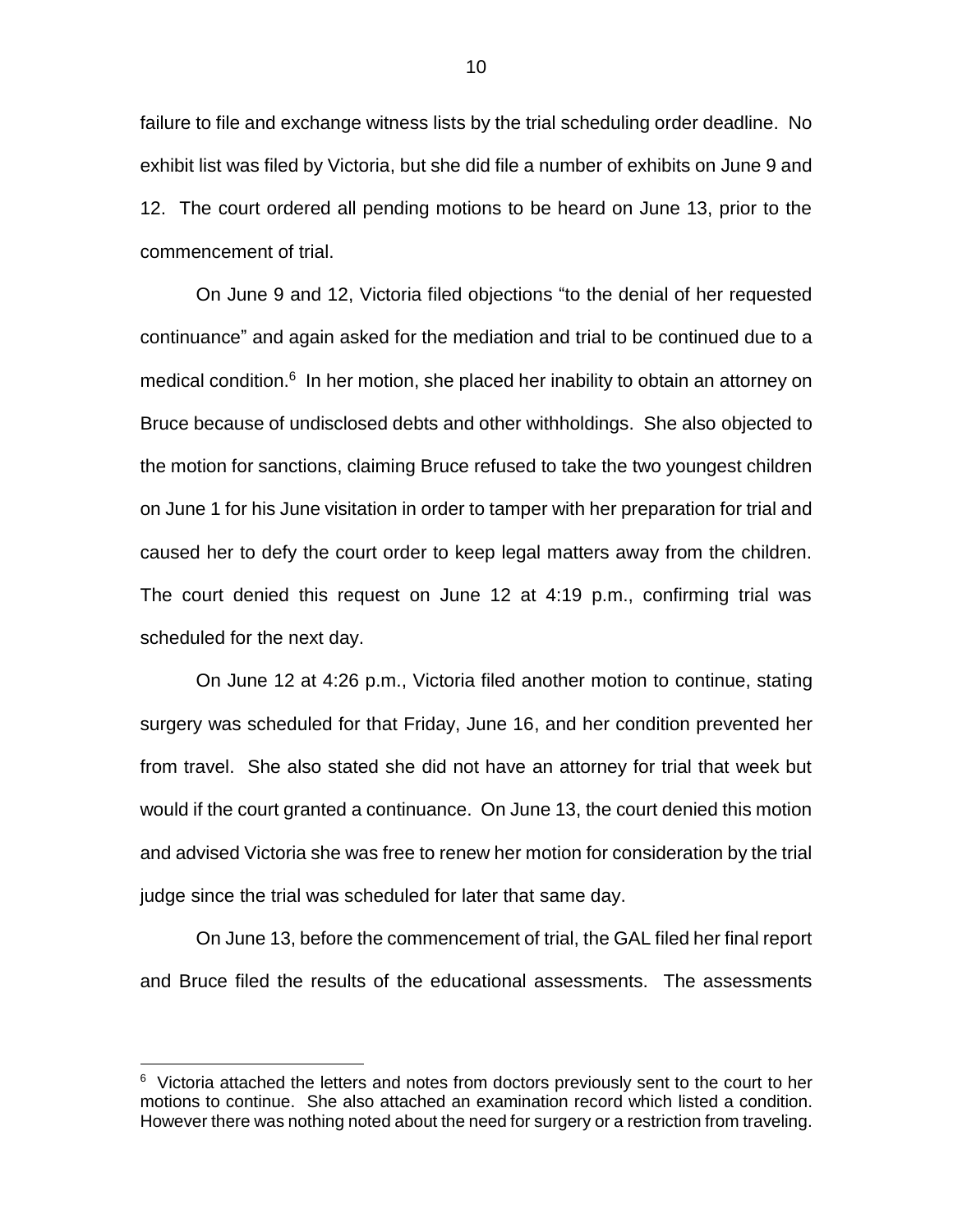found H.A. was average in five educational subsections and below average in two, while S.A. was average in three subsections and below average in four.

The trial was held June 13 through 16. Before beginning the trial, the court heard the pending motions. The court granted Bruce's request to prevent Victoria from calling witnesses and exhibits because she filed her lists past the trial scheduling deadline. However, the court allowed her to call witnesses relating to the educational assessments if it became necessary and relevant. The court reserved its decision on any other possible sanctions until it made its final ruling and overruled Bruce's motion to dismiss Victoria's application for rule to show cause.

During the trial, Bruce, Victoria, and the GAL testified as well as a piano teacher called by Victoria. On June 29, the court filed its written ruling, granting Bruce's application for modification. The court transferred physical care of the three youngest children to Bruce and granted Victoria visitation. Victoria appeals.

## **II. Standard of Review**

"Petitions to modify the physical care provisions of a divorce decree lie in equity." *In re Marriage of Harris*, 877 N.W.2d 434, 440 (Iowa 2016) (quoting *In re Marriage of Hoffman*, 867 N.W.2d 26, 32 (Iowa 2015)). "Thus, we review the district court's decision de novo." *Id.* We make our own findings of fact but "give weight to the district court's findings" particularly relating to witness credibility, however "those findings are not binding upon us." *In re Marriage of McDermott*, 827 N.W.2d 671, 676 (Iowa 2013). "Prior cases have little precedential value, and we must base our decision primarily on the particular circumstances of the parties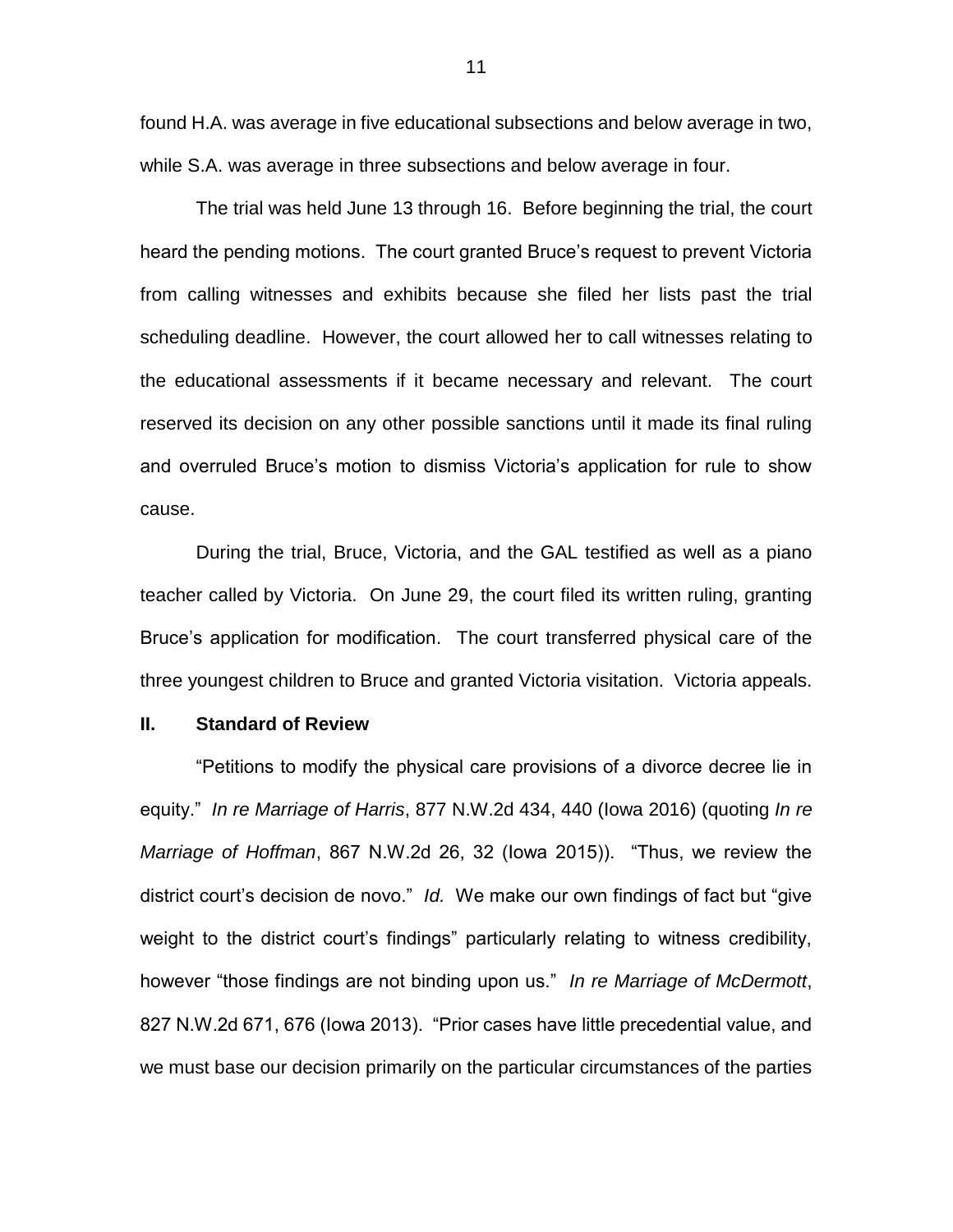presently before us." *In re Marriage of Malloy*, 687 N.W.2d 110, 113 (Iowa Ct. App. 2002).

## **III. Analysis**

#### A. Denial of Continuances

Victoria first claims the court abused its discretion in denying her multiple requests for continuances due to a medical issue. She contends the illness and impending surgery were beyond her control and caused her to be ill-equipped for trial since she was self-represented.

"The granting or denial of a motion for continuance is in the discretion of the trial court and will be interfered with on appeal only where there is a clear abuse of discretion." *In re Marriage of Hatzievgenakis*, 434 N.W.2d 914, 916 (Iowa Ct. App. 1988). "Prejudice must be shown," *id.,* and we "will only reverse if injustice will result to the party desiring the continuance." *In re C.W.*, 554 N.W.2d 279, 281 (Iowa Ct. App. 1996). "This court will not find an abuse of discretion unless 'such discretion is exercised on grounds or for such reasons clearly untenable or to an extent clearly unreasonable.'" *Edson v. Chambers*, 519 N.W.2d 832, 834 (Iowa Ct. App. 1994) (quoting *Hutchinson v. Smith Labs., Inc.*, 392 N.W.2d 139, 141 (Iowa 1986))."[D]iscretion is abused if it is clear the judge has applied an improper standard, failed to follow established legal rules, or has based the decision on a record devoid of facts to support the decision." *Id.*

On June 13, the district court summarized the history of Victoria's motions to continue, stating:

On June 12, 2017, the Court denied [Victoria's] motion to continue the trial date. At least three judges have denied [Victoria's] motions to continue the trial date. Each time the Court has advised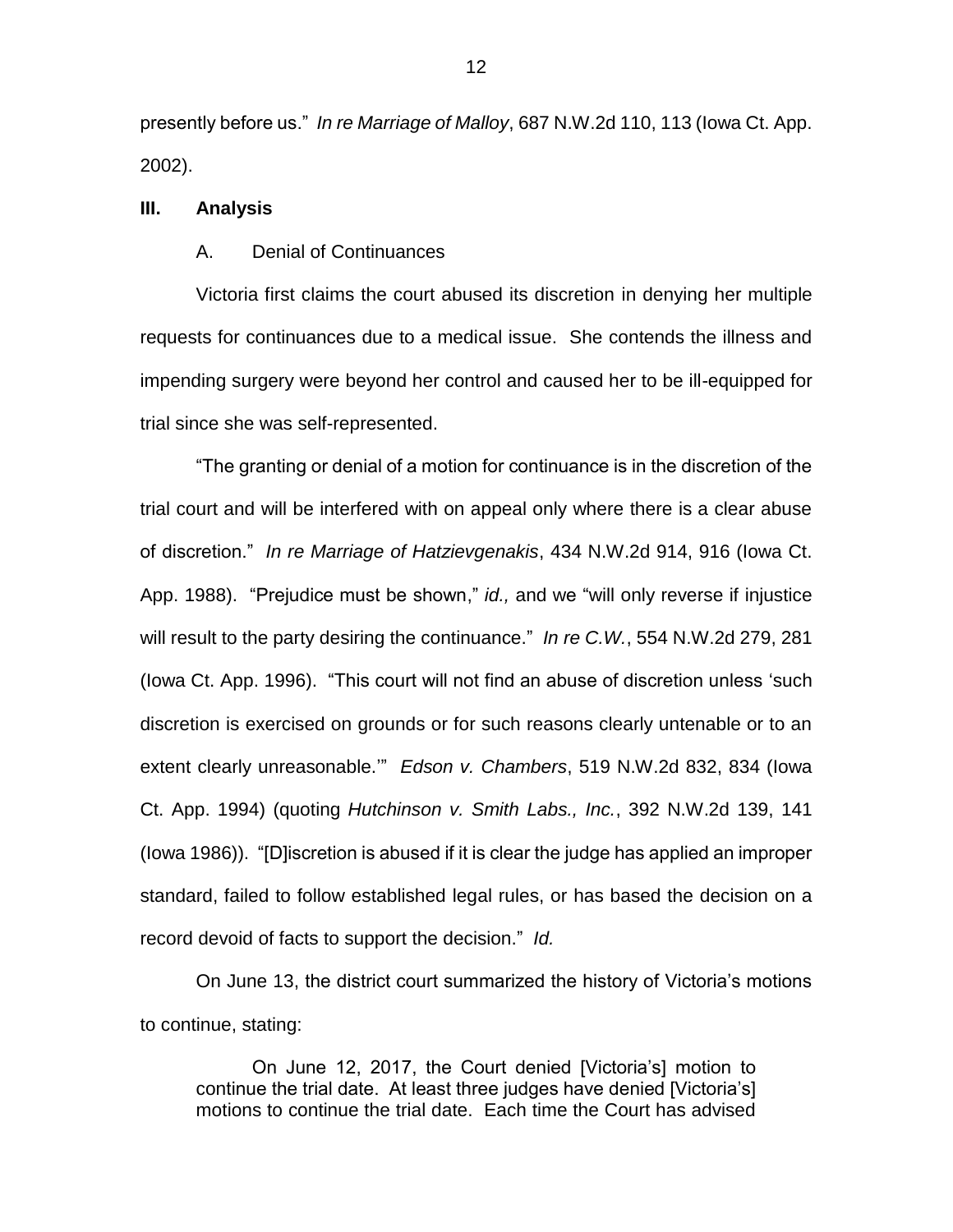[Victoria] that she must provide specific information that supports her motion. Each time [Victoria] files multiple documents that lack specificity. The Court, again, denies [Victoria's] motion to continue, filed at 4:26 p.m. on June 12, 2017, following entry of the Court's order denying [Victoria's] motion, assuming she was requesting a continuance.

Petitioner is free to renew her motion for consideration by the trial judge.

The Court notes that the trial date in this case was set following a hearing in April 2017 during which [Victoria] asserted she was available only during a limited window of time before commencement of the school year. In an effort to accommodate both parties, the Court directed that the trial commence before June 30, 2017. After the trial date was selected, a conference in which [Victoria] participated, she began filing motions to continue, claiming a medical condition that makes her unable to travel. The letters from her health care providers make reference to prepatory appointments and a procedure on May 31, 2017, but none are specific as to the nature and extent of [Victoria's] medical condition or the reason the surgery is necessary now. [Victoria's] failure to provide the information the Court needs to judge the merits of her motion, again, causes the Court to deny the motion filed on June 12, 2017 at 4:26 p.m.

The court repeatedly advised Victoria to provide specific information to support her motions to continue but she repeatedly failed to submit the documentation requested by the court. The court had set the trial date accommodating Victoria's limited window of time before the children's school year began. Because change of physical care was the primary issue for trial, the court was clearly trying to resolve where the children would live for the upcoming school year.<sup>7</sup> We have reviewed each of Victoria's multiple requests for continuances, and in reliance on the detailed facts set forth earlier in this opinion we will briefly address each motion.

 $<sup>7</sup>$  The court filed its ruling on the modification petition within two weeks of the conclusion</sup> of the trial.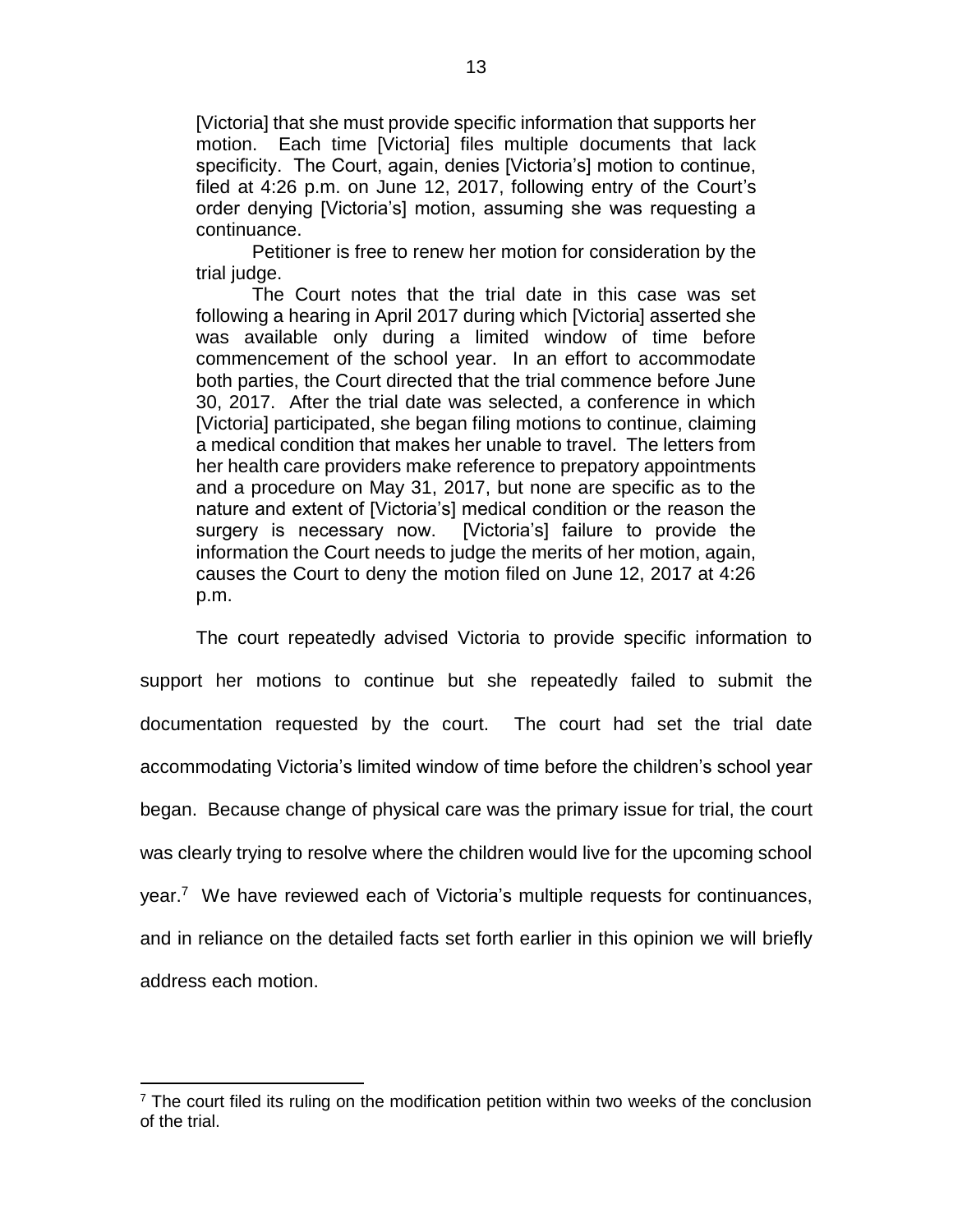#### 1. *May 24 motion*

After the parties were unable to schedule mediation on their own, the court ordered mediation for the afternoon of May 24. On the morning of May 24, the day of the court-ordered mediation, Victoria filed a motion to continue mediation and trial. Her stated reason was "a recent medical situation that requires doctor's care with surgery imminent. Physician letter forthcoming." No physician letter was filed by Victoria that day. The court denied her motion, stating "the court has insufficient information to warrant a continuance ex parte, and no ability to provide an opportunity for hearing prior to mediation set for this date." Victoria failed to appear at mediation on May 24.

Given the lack of information about her condition and need for care in Victoria's motion and the fact that mediation was scheduled for later that same day, we do not find the court abused its discretion in denying her request.

### 2. *May 30 motion*

Victoria filed her second motion to continue mediation and trial on May 30 "due to imminent surgery as stated in her May 22nd Motion to Continue and per attached physician's letter." The court set the motion for a telephonic hearing on June 6.

The court previously ordered Victoria to personally appear at a hearing on May 31 to show cause why she should not be found in contempt for failure to appear at the May 24 mediation. Victoria failed to appear at the show cause hearing. The court then ordered her to explain herself during the June 6 telephonic hearing and to provide a physician's note before the hearing with more details as to the nature of her anticipated surgery.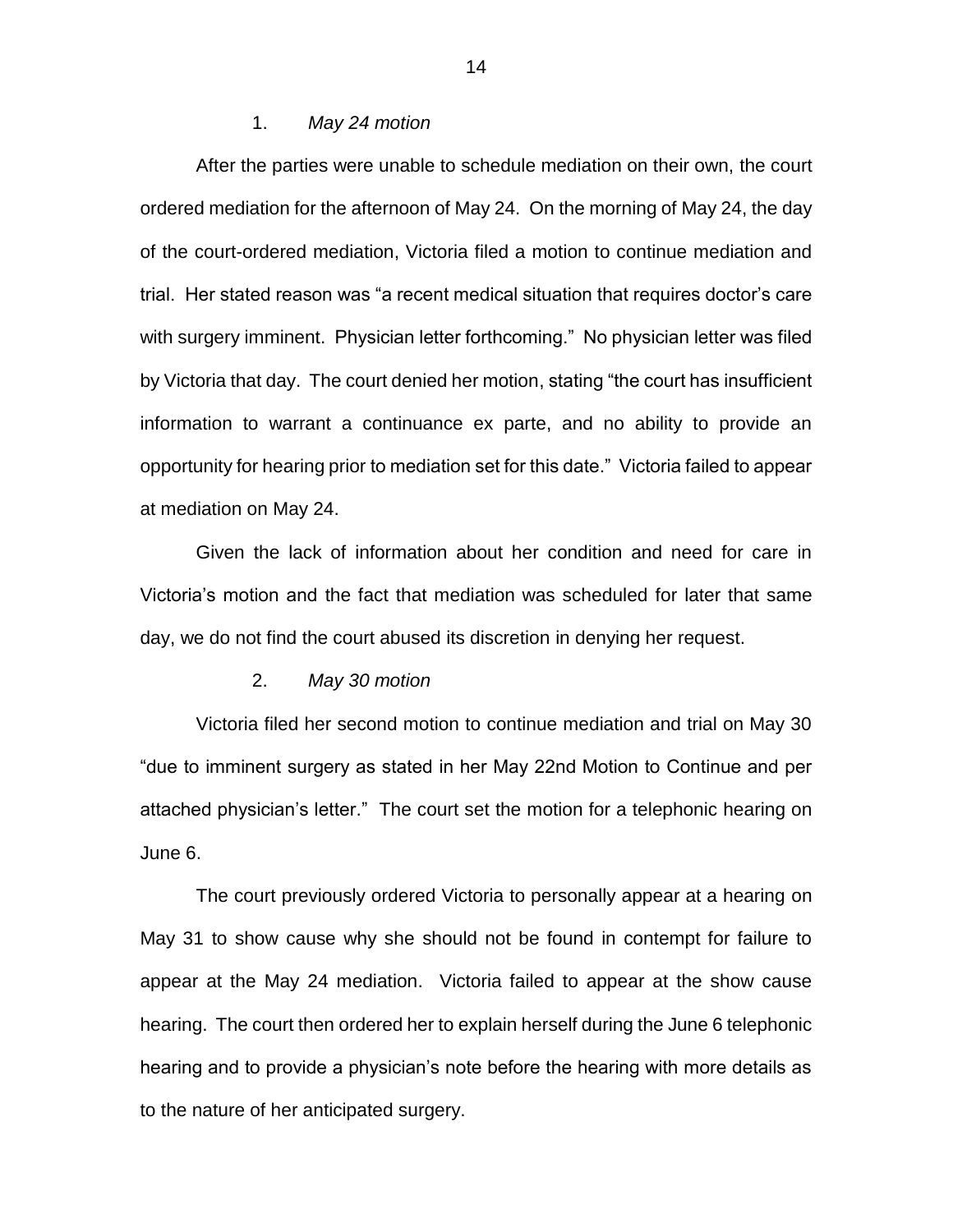The court denied this motion after conducting a telephonic hearing. The order after hearing stated, "The information submitted to the court in support of [Victoria]'s motion is nonspecific and fails to provide the Court with sufficient information to allow the Court to determine if [Victoria]'s motion has merit."<sup>8</sup>

The terminology used in the doctor's notes submitted by Victoria was broad and failed to provide the details the court requested. We find no abuse of discretion in the court's denial of this motion to continue.

## 3. *June 9 motion*

 $\overline{a}$ 

On June 9, <sup>9</sup> Victoria filed a "denial of the motion to continue & other motions," in which she again asked for a continuance of mediation, trial, and show cause hearing due to her medical condition. She also filed a number of the same doctor's notes that she provided in her earlier motions, plus a diagnostic imaging report indicating a gallstone had been discovered. Victoria also filed a purported release of information document, which seemed to direct the court to contact her doctor for more information. On June 12, Victoria filed an affidavit again requesting a continuance of mediation and trial, claiming she was in the hospital on June 1 and was not allowed to make decisions or sign documents for two days, which left her only one day to respond before the June 6 hearing. The court denied Victoria's June 9 motion on June 12 at 4:19 p.m.

We cannot say the district court abused its discretion after it repeatedly informed Victoria it needed more specific information and she repeatedly failed to

<sup>&</sup>lt;sup>8</sup> The telephonic hearing was not reported so our record is limited to Victoria's filed documentation and the court's order.

 $9$  Victoria filed an amended motion on June 12 in which she added the word oppose to the beginning of the title of the motion. The rest of the motion remains the same.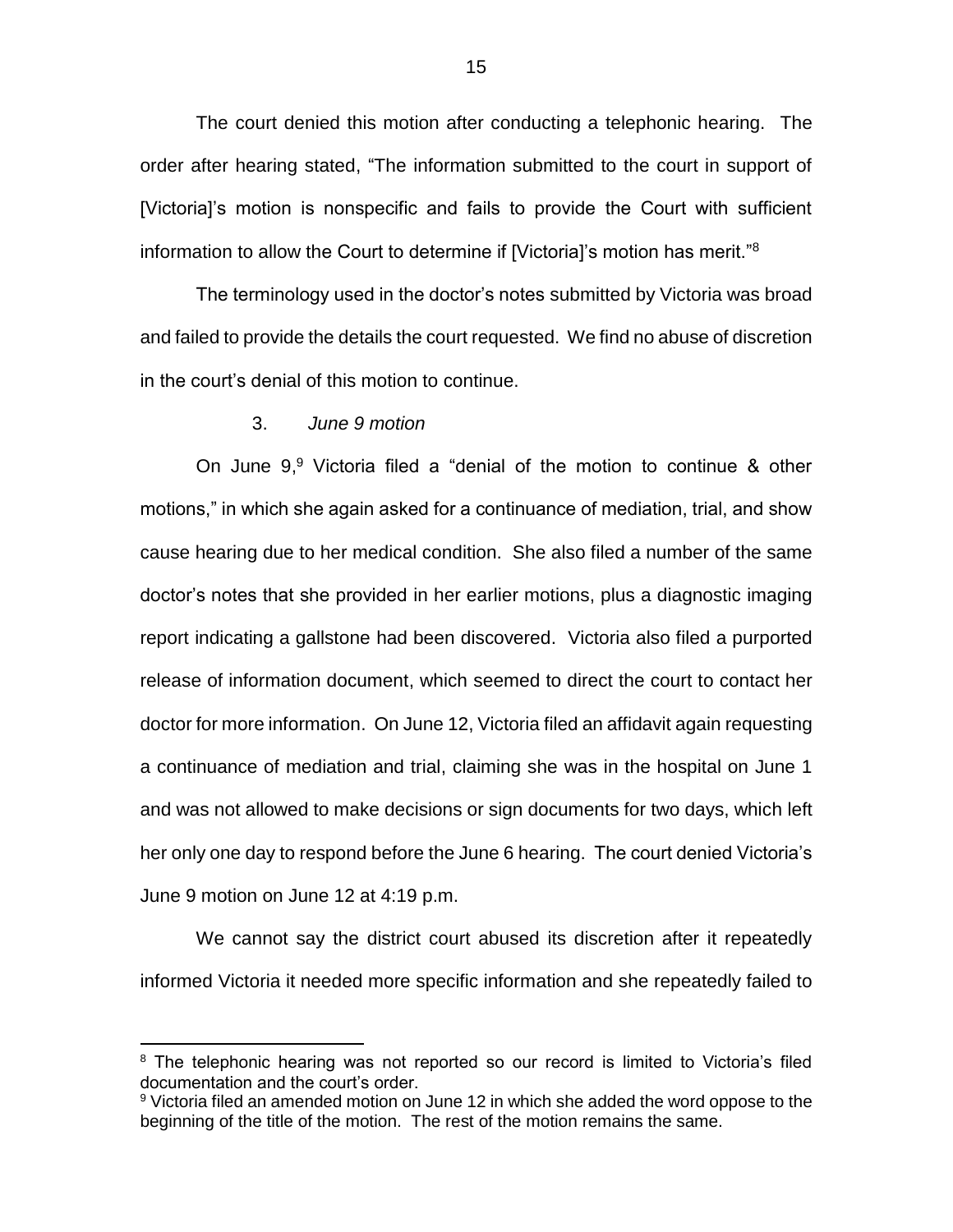comply. The firm court date had been agreed to by the parties and accommodated Victoria's schedule, the date facilitated resolution of physical care before commencement of the next school year, and it complied with Iowa courts' trial setting standards.<sup>10</sup> Therefore we affirm the court's denial of the motion to continue.

## 4. *June 12 motion*

At 4:26 p.m. on June 12, just minutes after the court denied Victoria's June 9 motion, Victoria filed another motion to continue. On June 13, the court denied her motion in a written ruling.<sup>11</sup> Like the June 9 motion, we affirm the denial of this motion.

## 5. *Renewed motion during trial*

On June 16, after three days of trial, Victoria requested a two-month continuance of the trial. She stated her surgery was scheduled for Monday (June 19) and asked for time to allow her to have surgery then resume trial. Bruce and the GAL resisted the motion. The GAL explained that she had requested but had not accomplished an expedited trial date because of her view of the urgency of resolving the modification action, and that the trial had actually commenced at the nine-month mark as required by case processing standards.

In denying the motion, the court explained the importance of complying with the nine-month case processing standard, and reviewed the motions filed by Victoria and the denials of those motions by other judges. The court explained that those judges repeatedly provided Victoria the opportunity to provide sufficient

<sup>10</sup> *See* Iowa Ct. R. 23.2(1)(g).

<sup>&</sup>lt;sup>11</sup> A portion of that ruling is quoted at the beginning of the Analysis section of this opinion.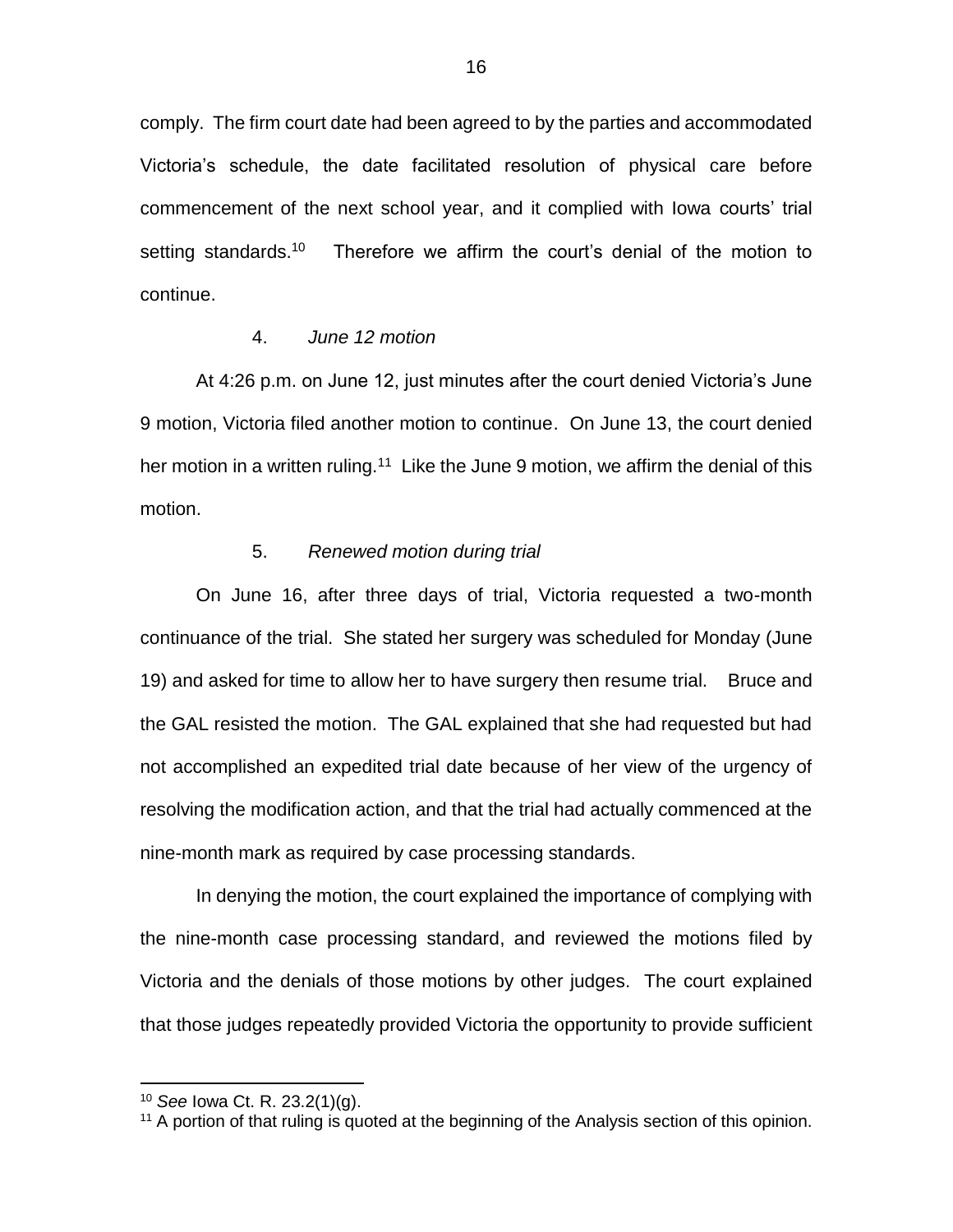details about her condition that would allow them to determine the legitimacy of her requests for continuances and that in a review of the court file, the trial court could not find that Victoria had ever provided the information requested by those judges. Finally, the court found the a continuance could be a detriment to the children as a delay would mean the trial would resume at about the same time school would resume in Iowa and past the registration deadlines for Arizona schools. Further, the court's ruling on the modification petition would take additional time after the trial concludes, delaying the matter even further.

The court's denial of the motion was based on facts in the record and a full explanation by the court. We therefore find no abuse of discretion and affirm the denial of Victoria's renewed motion.

In summary, the district court's rulings on each of the motions to continue recited its reasons for denying the motion and frequently informed Victoria of its need for more information if it were to favorably consider such a motion. In the absence of a diagnosis, the nature of the planned surgery, or other possible pertinent information, the district court determined it did not have information upon which to independently evaluate whether her motions were sufficiently grounded in fact to overcome the rationale repeatedly cited by the court for enforcing the agreed trial date.<sup>12</sup> The district court did not abuse its discretion.

 $12$  We acknowledge the sensitive nature of medical information and records and do not suggest she was compelled to disclose such information. On the other hand, when she alleged such information as grounds for her motions, the burden was on her to adequately support her motions.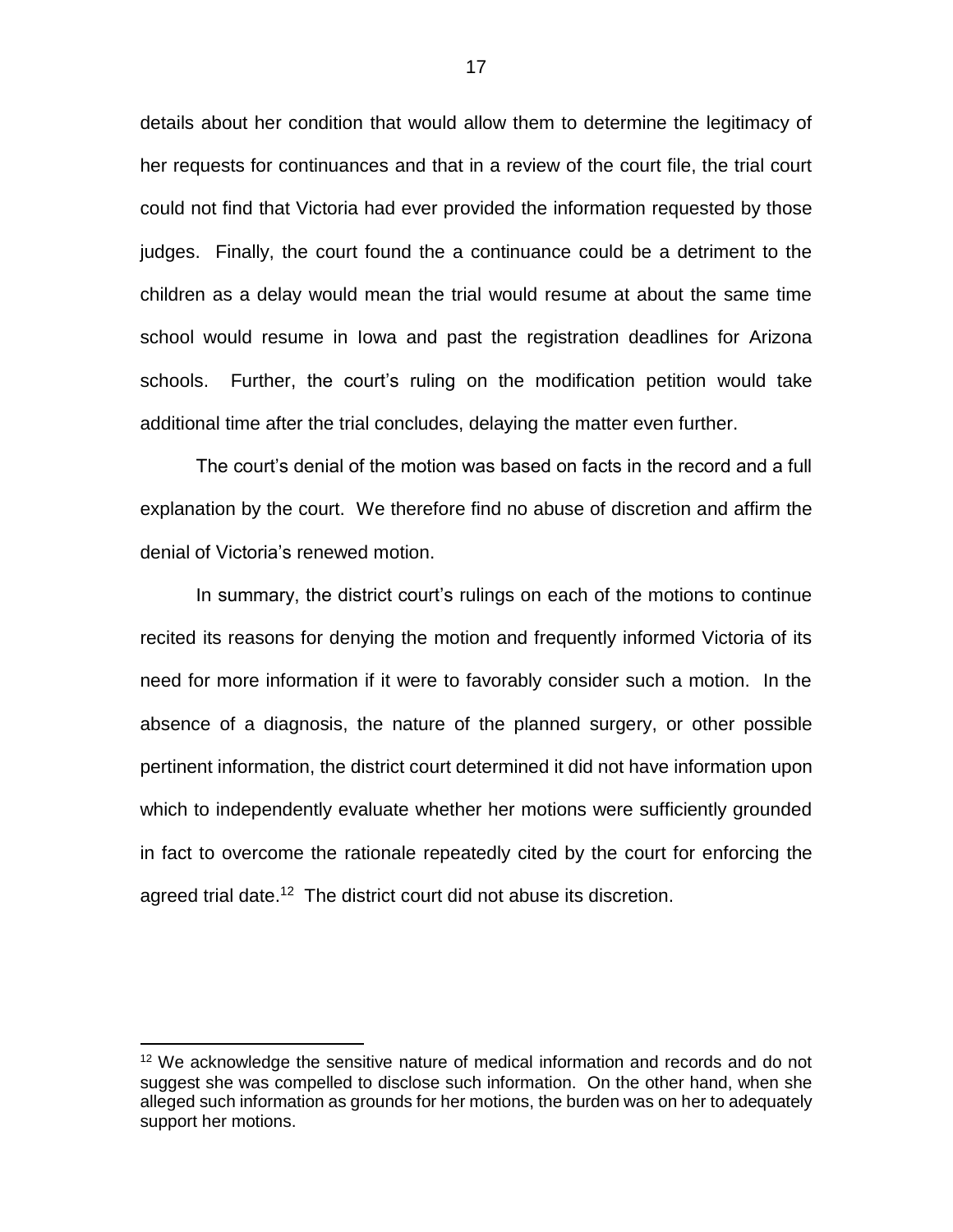## B. Modification of Physical Care

Victoria claims the court made several errors relating to the modification trial and in its ultimate decision to modify custody.

#### 1. *Exclusion of evidence*

Victoria first claims the court erred by precluding her from presenting any documentary evidence. Section five of the uniform trial scheduling order provided: "Ten (10) days prior to trial each party shall: a. File and exchange witness and exhibit lists and exchange pre-marked exhibits." The last sentence provides in bold "Violation of this order may result in sanctions, including dismissal or a grant of the relief requested by the opposing party."

On June 8, Bruce filed a motion for sanctions asking the court to prohibit Victoria from calling any witnesses or introducing any exhibits at trial due to her failure to comply with the court's orders to personally appear and participate in mediation on May 24 and to complete mediation by June 2. Further, he asked for those sanctions due to Victoria failing to file a timely witness list and failing to file any exhibit list. Victoria filed her witness list on June 8 but never filed an exhibit list or pre-marked exhibits. She filed proposed exhibits on June 6, 9, and 12.

Victoria objected to Bruce's requests for sanctions, blaming Bruce, his counsel and the GAL for her shortcomings. Before commencing the trial, the court ruled Victoria could not call any witnesses except those regarding the education testing issue if it became necessary and relevant to do so. The court also disallowed any late-filed exhibits on either side, enforcing the deadlines set.

"A district court has wide discretion in its decision of whether, or which, discovery sanction to impose." *In re Marriage of Benson*, No. 03-1388, 2005 WL

18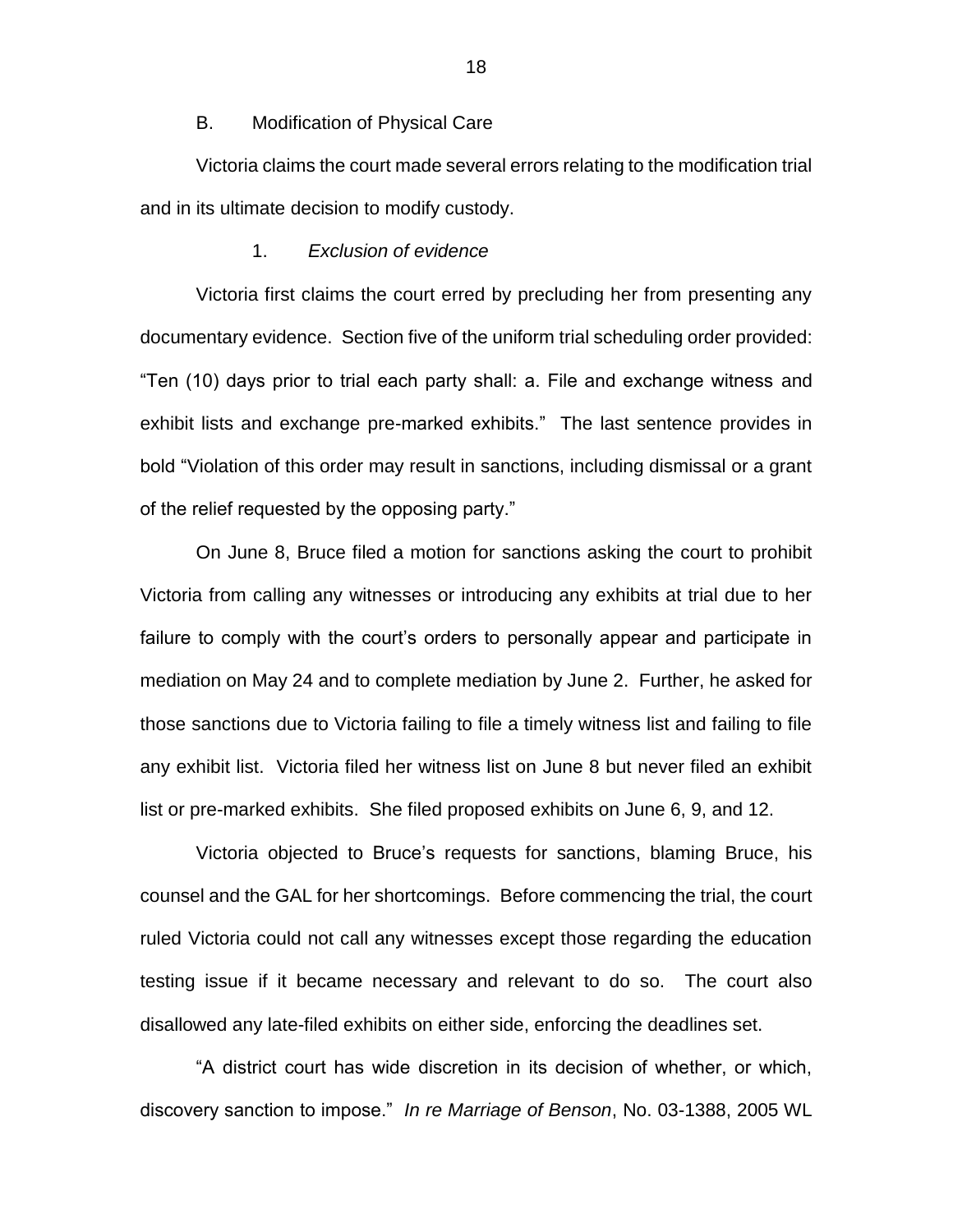425461, at \*2 (Iowa Ct. App. Feb. 24, 2005). "A district court's order imposing discovery sanctions will not be disturbed unless the court abused its discretion." *In re Marriage of Williams*, 595 N.W.2d 126, 129 (Iowa 1999).

"Pretrial scheduling orders serve an important function in our civil justice system." *Fry v. Blauvelt*, 818 N.W.2d 123, 129 (Iowa 2012). "A scheduling order encourages pretrial management and assists the trial court in controlling the direction of the litigation" and "stimulates litigants to focus on the most germane issues in the case." *Id.* Deadlines "promote efficiency and reduce the amount of resources required to be invested in the litigation." *Id.* "The failure of a party to meet pretrial deadlines not only undermines the goals of the schedule, but also prejudices the other party, who is subject to the deadlines as well." *Id.* at 130.

"The purpose behind the disclosure requirements of the witness and exhibit lists is to assist the parties and the court in having an orderly trial free of surprises that can delay or even derailment." *Schmidt v. Eft*, No. 16-0238, 2016 WL 6637594, at \* 3 (Iowa Ct. App. Nov. 9, 2016). "Exclusion should not be imposed lightly; other sanctions are available such as continuation of the trial or limitation of testimony." *Klein v. Chicago Cent. & Pac. R. Co.*, 596 N.W.2d 58, 61 (Iowa 1999). "To ensure our district courts have the tools to effectively manage pretrial conduct and control the conduct of the trial, we have recognized the inherent power of the district court to enforce pretrial orders by imposing sanctions." *Fry*, 818 N.W.2d at 130.

Well before she disclosed she had an illness, Victoria was aware of the deadlines, so she had the time and opportunity to prepare. Also, despite her illness, she prepared numerous motions after the court filed the scheduling order,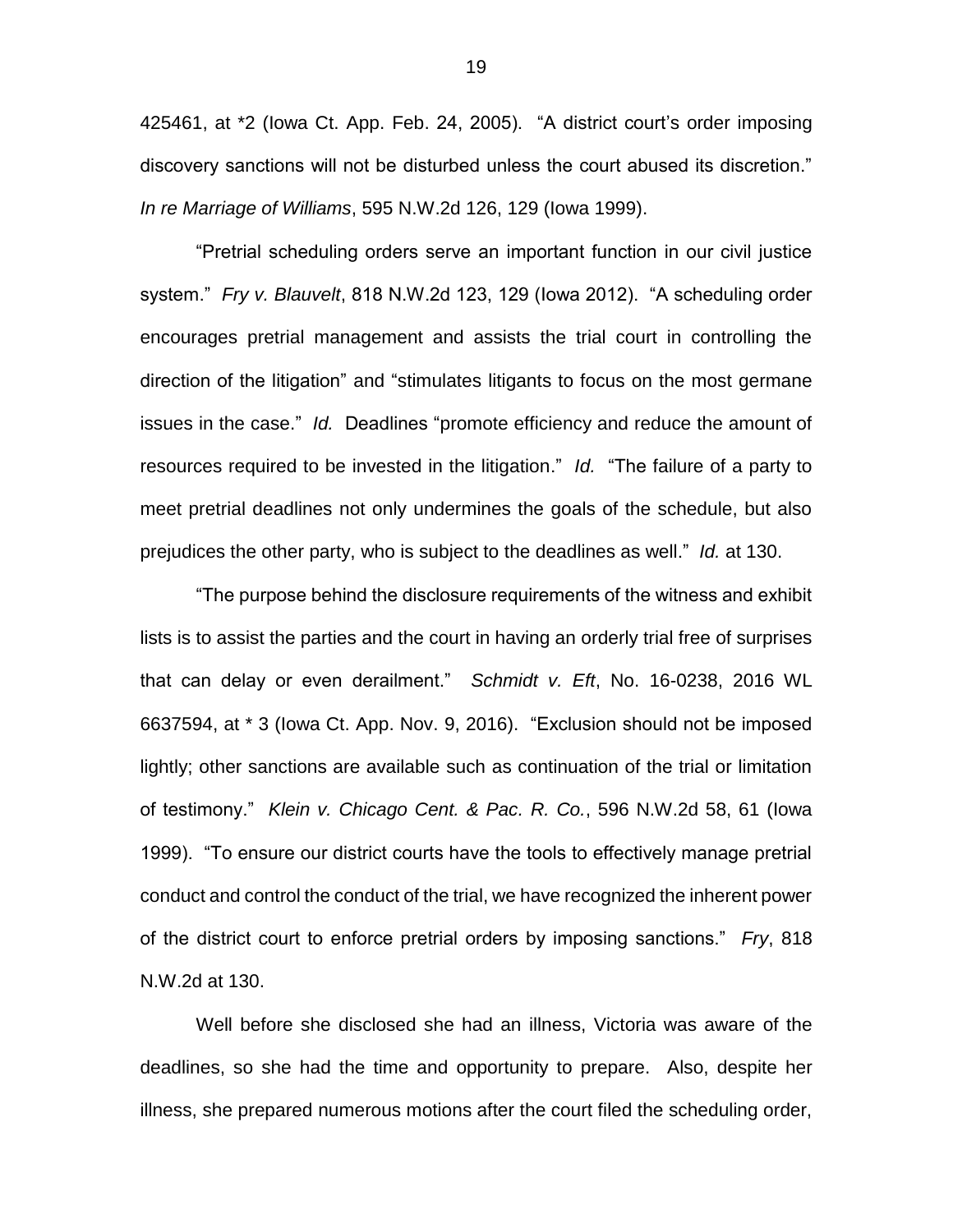thus demonstrating she was fully capable of preparing and filing her witness and exhibit lists.

Given the litigious nature of the case and acrimonious history of the litigants, as set forth above, the district court obviously recognized the need to effectively manage the trial and the parties. Time was of the essence as the court was aware of the impending school year for the children, and given their educational deficiencies, any delay was not in the children's best interests as it would delay consistency, the ability to start the children in programs to address their deficiencies, and prepare for the school year.

"We do not utilize a deferential standard when persons choose to represent themselves." *Kubik v. Burk*, 540 N.W.2d 60, 63 (Iowa Ct. App. 1995). We do not "treat [Victoria], as a pro se litigant, any differently." *Id.* Unlike the cases of *Fenton* and *Flynn*, which Victoria relies upon, this court did not enter a default judgment against Victoria. Victoria testified on her own behalf and the court allowed her to call a piano teacher who taught E.H. for approximately one and a half to two years. Additionally, a number of Victoria's proposed exhibits were already in the record as they were filed in previous motions and others. Further, the court admitted into evidence four of her proposed exhibits pertaining to the children's education. We find the court did not abuse its discretion, and therefore affirm the court's limitations on witnesses and exhibits.

## 2. *GAL report and testimony*

Next, Victoria claims the court erred in allowing the GAL to testify and admitting her report into evidence. Victoria asks that we not consider her testimony and report in our de novo review.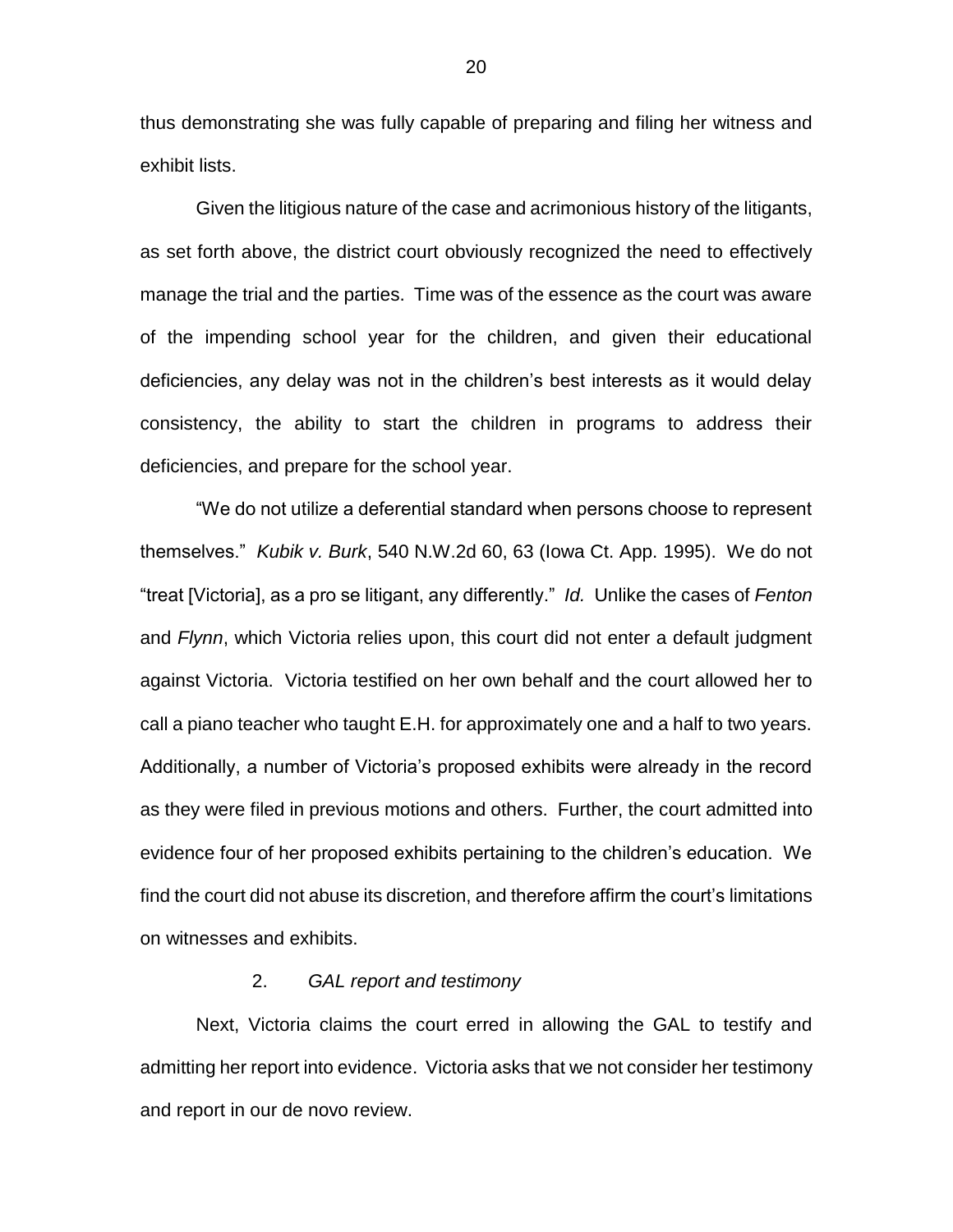The trial in this case took place in June 2017 and the court entered its ruling on June 29. The GAL's final report was offered into evidence by Bruce. Victoria objected to the admission of the report as hearsay and because the GAL was present to testify. Victoria did not object to the GAL testifying. The court noted, "I do not delegate my responsibility to make the decision in this case to the guardian ad litem. And while I will respectfully consider her investigation and recommendations, they are not in the least binding on me."

 Prior to July 1, 2017, a written report of a GAL in a custody case was properly before the court if the parties had agreed to its consideration, but it could not have been considered by the court after a proper objection.<sup>13</sup> *See In re Marriage of Williams*, 303 N.W.2d 160, 163 (Iowa 1981).

There was no agreement by the parties that the court should consider the GAL report, and Victoria made a proper hearsay objection to the offer of the report in evidence. The court should have sustained the objection and refused to consider the report. On our de novo review we have not considered any evidence that is exclusive to the GAL report. *See In re Marriage of Strong*, No. 17-0160, 2018 WL 1863169, at \*7 (Iowa Ct. App. Apr. 18, 2018) ("Insofar as statements or allegations in the GAL's report [that] were unique to the report—not testified to by

<sup>&</sup>lt;sup>13</sup> As of July 1, 2017, Iowa Code section 598.12(1) allows the court to appoint a GAL to "represent the best interests of the . . . children of the parties." The GAL may conduct an in-person interview with the children and the parents of the children; regularly contact the children; visit the children's home; interview medical, mental-health, education, and other service providers; attend hearings and trial; and file motions and make objections. Iowa Code  $\S$  598.12(1)(a)(1)–(6). However, the GAL "shall not testify, serve as a witness, or file a written report in the matter." *Id.*  $\S$  598.12(1)(a)(6).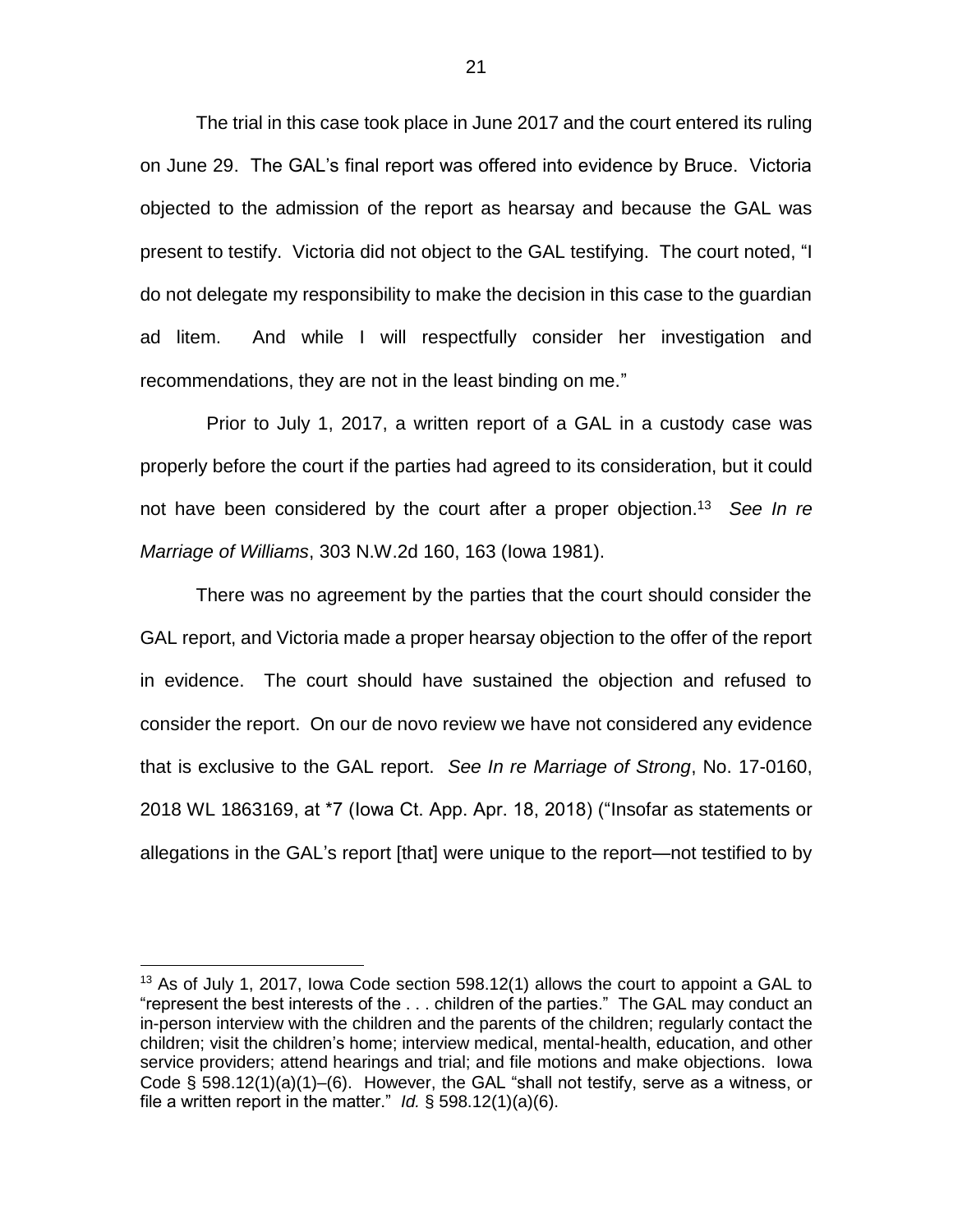witnesses at the modification hearing or contained in properly admitted evidence we review the modification of physical care without considering that evidence.").

At the trial, Victoria did not object to the GAL's testimony, so her claim the district court erred when it allowed the GAL to testify is not preserved. *See Meier v. Senecaut*, 641 N.W.2d 532, 537 (Iowa 2002) ("It is a fundamental doctrine of appellate review that issues must ordinarily be both raised and decided by the district court before we will decide them on appeal.").

#### 3. *Burden of proof*

Victoria argues that Bruce failed to prove a substantial change in circumstances and a superior ability to provide care, thus the court erred in transferring physical care of the minor children to Bruce. In summary, she claims the court relied on facts that led to the 2013 modification action.

On our review, we find the court's summary of the 2013 modification was giving context to the present situation by indicating the parties' similar situations in 2013, during which each parent unilaterally behaved in ways that interfered with the other parent's opportunities to see the children and exercise visitation. "Our precedent cautions us to exercise care in 'judging a parent based on activities which take place during a particular time frame. . . . Instead, a better picture of a parent can be found by viewing the total circumstances, and putting isolated events into perspective.'" *Buschbom v. French*, No. 07-1036, 2008 WL 680404, at \*3 (Iowa Ct. App. Mar. 14, 2008) (ellipsis in original) (quoting *In re Marriage of Ihle*, 577 N.W.2d 64, 69 (Iowa Ct. App.1998)).

The district court was illustrating that Victoria had filed contempt charges against Bruce in 2013 because he failed to return two children after his time of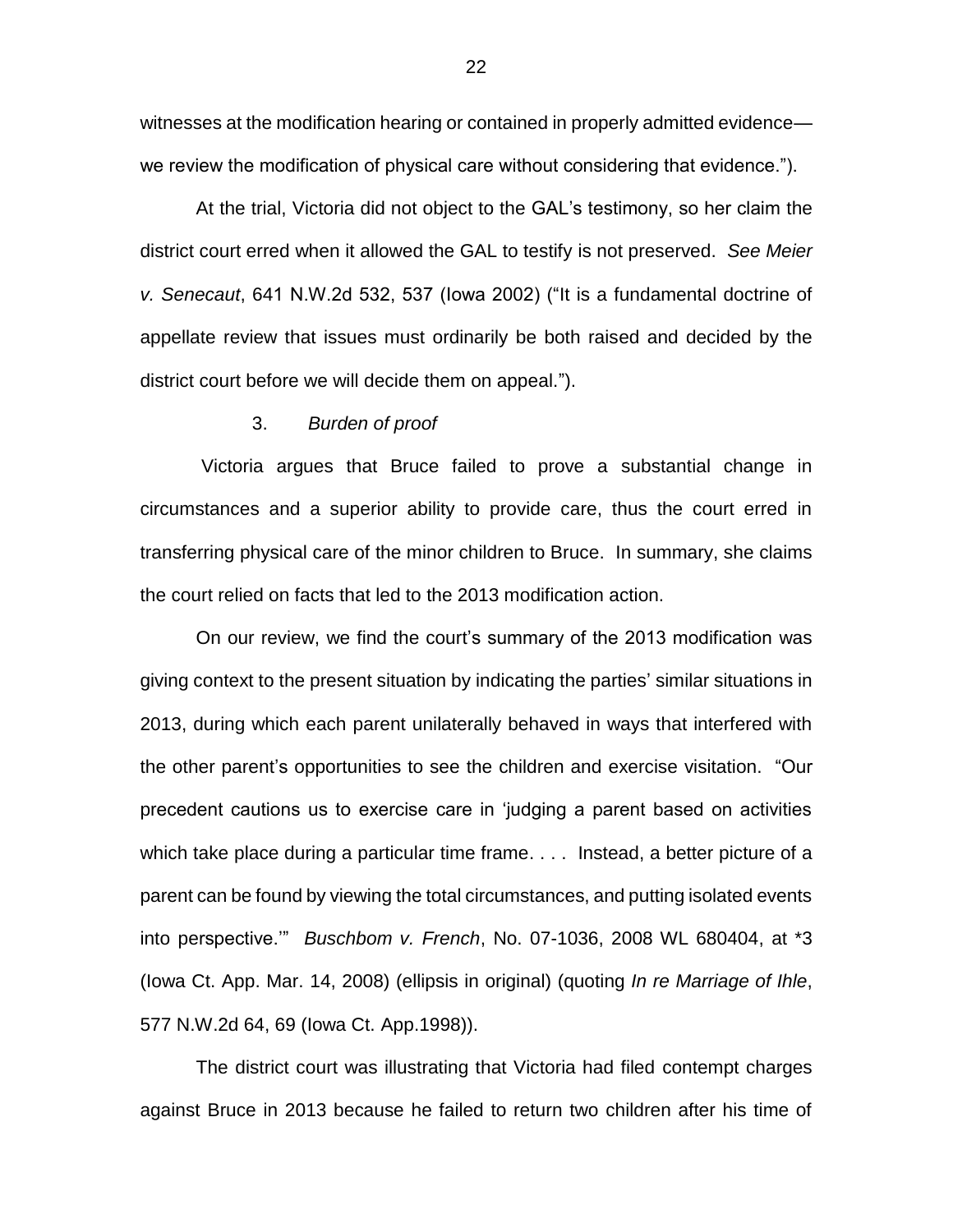visitation ended, yet she secretly moved to Arizona without consulting Bruce and inhibited his visitation rights. In a prior order the court had warned both parties not to make such decisions in the future, but despite that warning Victoria made the decision to move to Arizona without informing Bruce until after she had left the state.

Further, the court concluded a change in circumstances occurred with Victoria moving the children to Arizona, coupled with the children's educational deficiencies. Section 598.21D provides:

If a parent awarded joint legal custody and physical care . . . is relocating the residence of the minor child to a location which is one hundred fifty miles or more from the residence of the minor child at the time that custody was awarded, the court may consider the relocation a substantial change in circumstances.

Upon our de novo review, we agree that Victoria's move to Arizona, without consultation with or notice to Bruce until after she left the state, together with the children's ongoing educational issues is sufficient to be considered a substantial change in circumstances.

In its ruling, the district court focused on the children's educational deficiencies and each party's actions effectively denying the other their custodial rights. The court believed Bruce could offer the children superior care, finding that he seemed "to be genuinely committed to resolving their educational deficiencies," whereas Victoria "talks a good commitment, but her actions belie the sincerity of that commitment." The court was not convinced Victoria even acknowledges the children's educational issues and that once "litigation is concluded, [Victoria] will simply continue as she has in the past."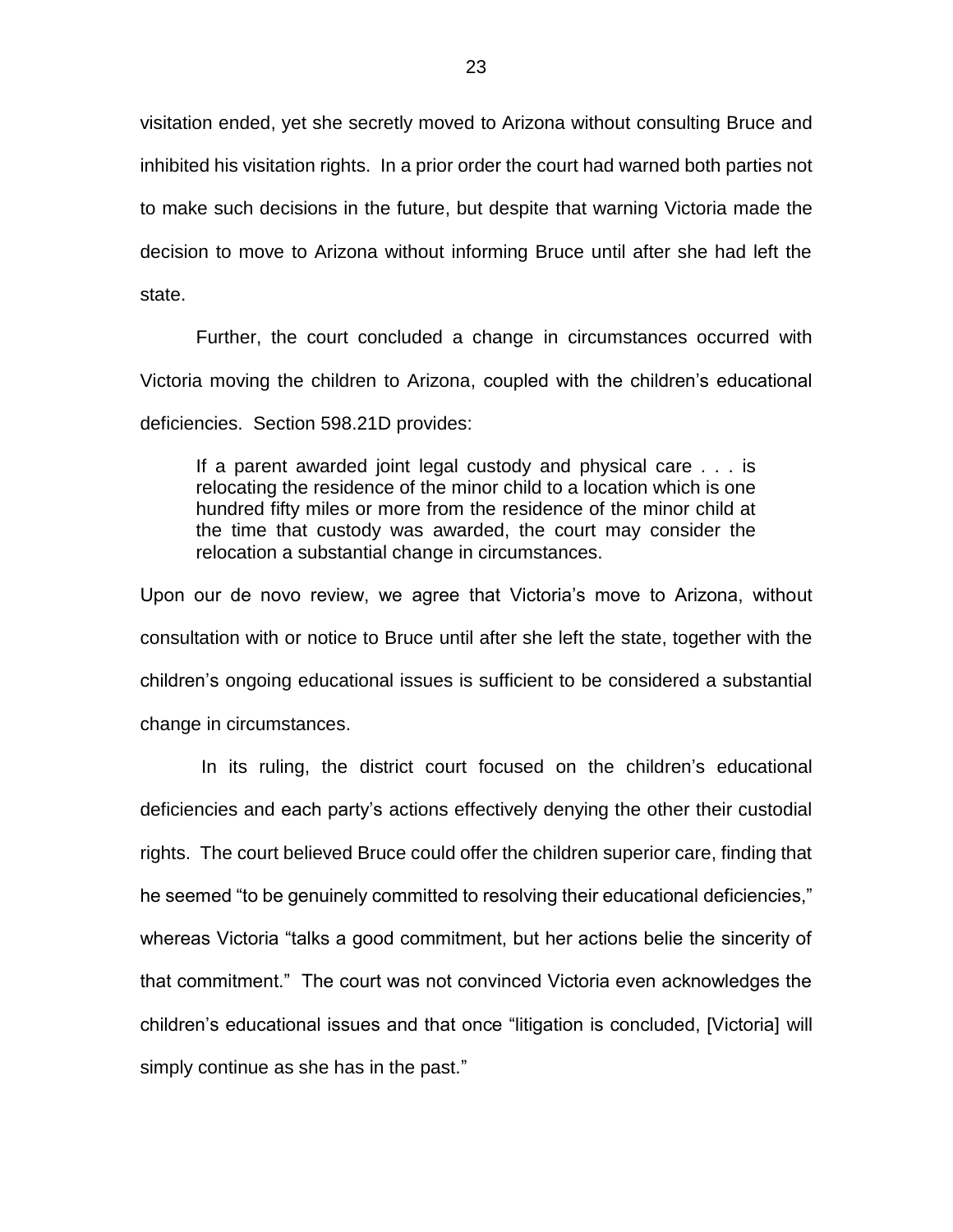On our review of the record, we agree with the court's assessment that the issue of superior care was problematic as neither parent has put the children ahead of their own animosity toward each other. Since their 2011 decree, the parties have demonstrated their inability to communicate or agree on important matters relating to their children, leading to the court to intervene and decide such matters. Neither parent has taken the initiative to identify and take steps to address the children's clear deficiencies in their education, instead blaming the other parent for the problems. The children, including the adult children, have become the weapons through which Victoria and Bruce can attack one another, and "[t]he depth of their animosity toward each other is not lost on the children." *See Harris*, 877 N.W.2d at 441. This has resulted in many of the children taking one parent's side over the other.

While the court did not specifically identify or mention the alleged abuse in its ruling, it did hear testimony from Victoria regarding the claim. Victoria argues that one of her proposed exhibits was a letter written by H.A., which was not considered by the court. However, Victoria testified to much of its contents without objection, which the court heard. The GAL testified she was not able to corroborate any of Victoria's allegations and had no safety concerns about the two youngest children living with Bruce and even the children's therapist did not have safety concerns as the older sibling allegedly involved did not live with Bruce.

We agree no one is blameless in this matter and agree with the court's conclusion that Bruce is better suited than Victoria to minister to the needs of the children. "The objective of a physical care determination is to place the children in the environment most likely to bring them to health, both physically and mentally,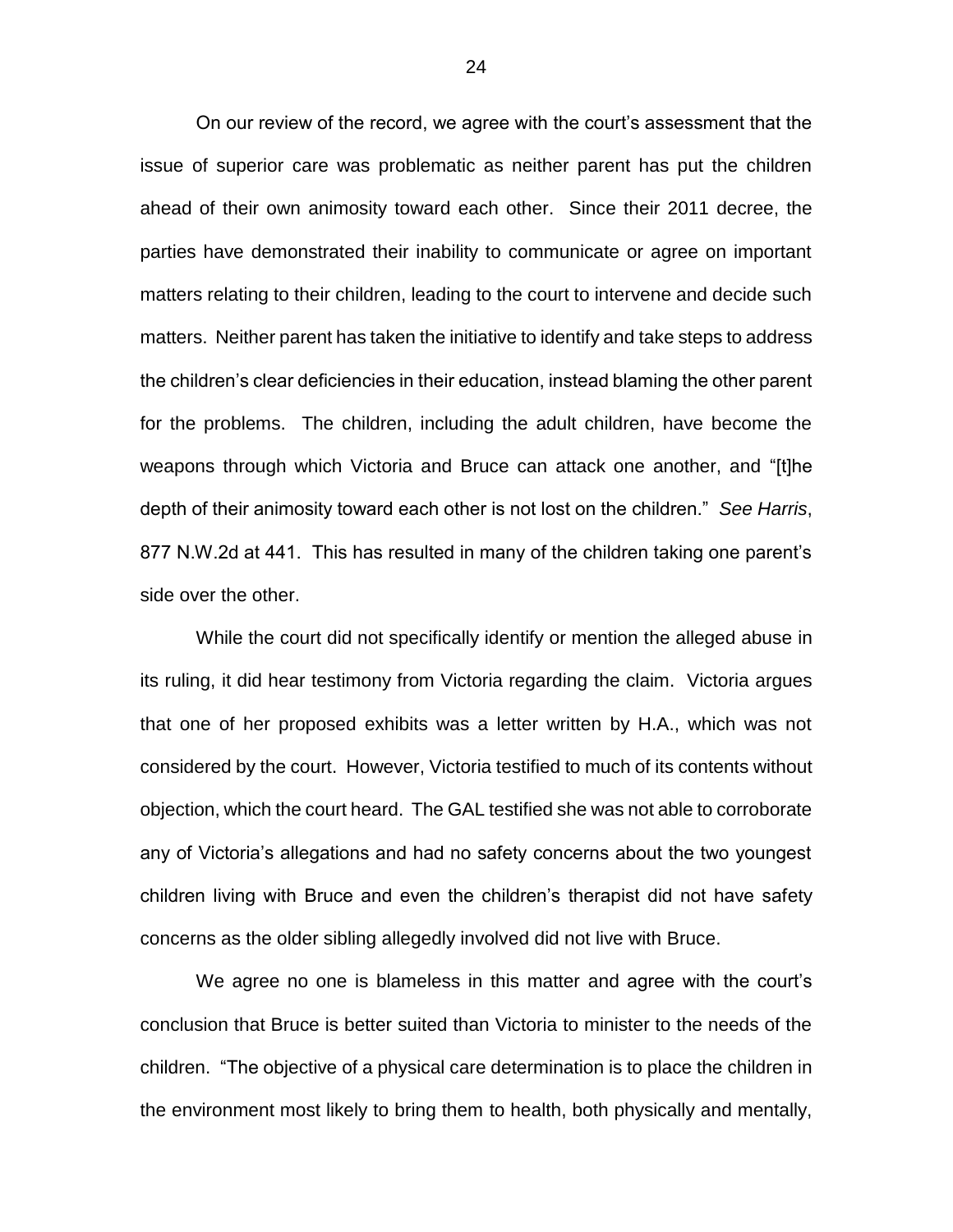and to social maturity." *In re Marriage of Hansen*, 733 N.W.2d 683, 698 (Iowa 2007). On our review of the record, we find that Bruce is better suited to accomplish this.

Further, "[f]ostering the long-term relationship with the parent who does not have physical care is an important role of the physical-care parent." *In re Marriage of Williams*, No. 16-1527, 2017 WL 2875392, at \*3 (Iowa Ct. App. July 6, 2017). Bruce testified to a willingness to foster the children's relationship with their mother, including being open to additional visitation when Victoria is in Iowa, and encouraging the children to keep in contact with their mother. Victoria did not share the same, either through her testimony or her actions.

Additionally, we find Bruce better equipped to provide some stability and continuity to the children's lives. At the time of the hearing, Bruce had worked for the same company for eight years, whereas Victoria was not employed at the time of trial and had not been employed for approximately three months. The record shows her move to Arizona was hasty and secretive, rather than a thoughtful, planned move. When she moved, the children were surprised and she had no plan for a residence and failed to provide Bruce information as to their location for a month after leaving Iowa.

In its ruling, the court found Bruce more credible and we give deference to the court's assessment of the credibility of witnesses. *Harris*, 877 N.W.2d at 440. Upon our review of the record, we see no need to depart from the court's assessments.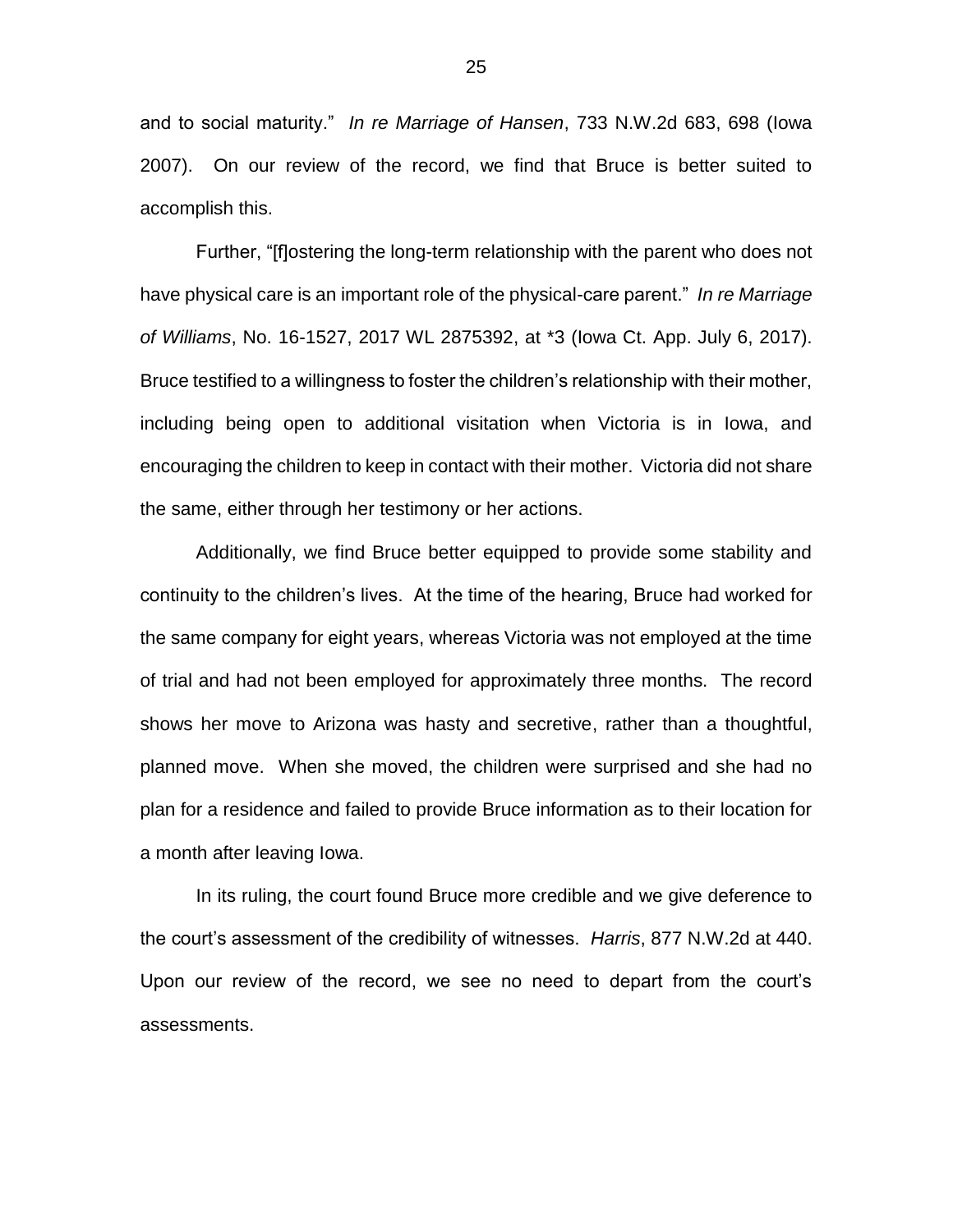#### 4. *Conditions on visitation*

Victoria argues the visitation order placed onerous conditions on her, requiring her to move back to Iowa in order to utilize the alternate weekend visitations Bruce previously had under the 2011 decree and 2013 modification. Bruce testified he was open to Victoria seeing the children anytime she's in town.

The court modified the decree to provide Victoria visitation for four weeks during the children's summer break, one week during winter break, and one week during spring break. It also provided Victoria the opportunity to have visual contact with the children through a video conferencing service such as Skype. Additionally, Bruce was ordered to provide the children with cell phones to allow them to maintain contact with the parents. The court also stated that if Victoria were to move to within fifty miles of Bruce's residence, visitation would consist of alternate-weekend visitation. This was the visitation schedule provided by the court in the 2013 modification when both parties still lived in Iowa.

"In the eyes of litigating parents, no court-imposed visitation schedule is ever perfect." *In re Marriage of Slayman*, No. 16-1240, 2017 WL 2181865, at \*5 (Iowa Ct. App. May 17, 2017). Iowa Code section 598.21D provides in cases where a parent awarded joint legal custody and physical care relocates one hundred fifty miles or more from the children's residence at the time custody was awarded, that relocation may be considered a substantial change in circumstances and if the custody order is modified, "the order may include a provision for extended visitation during summer vacations and school breaks and scheduled telephone contact." This is what the court in this case did. The court did not require Victoria

26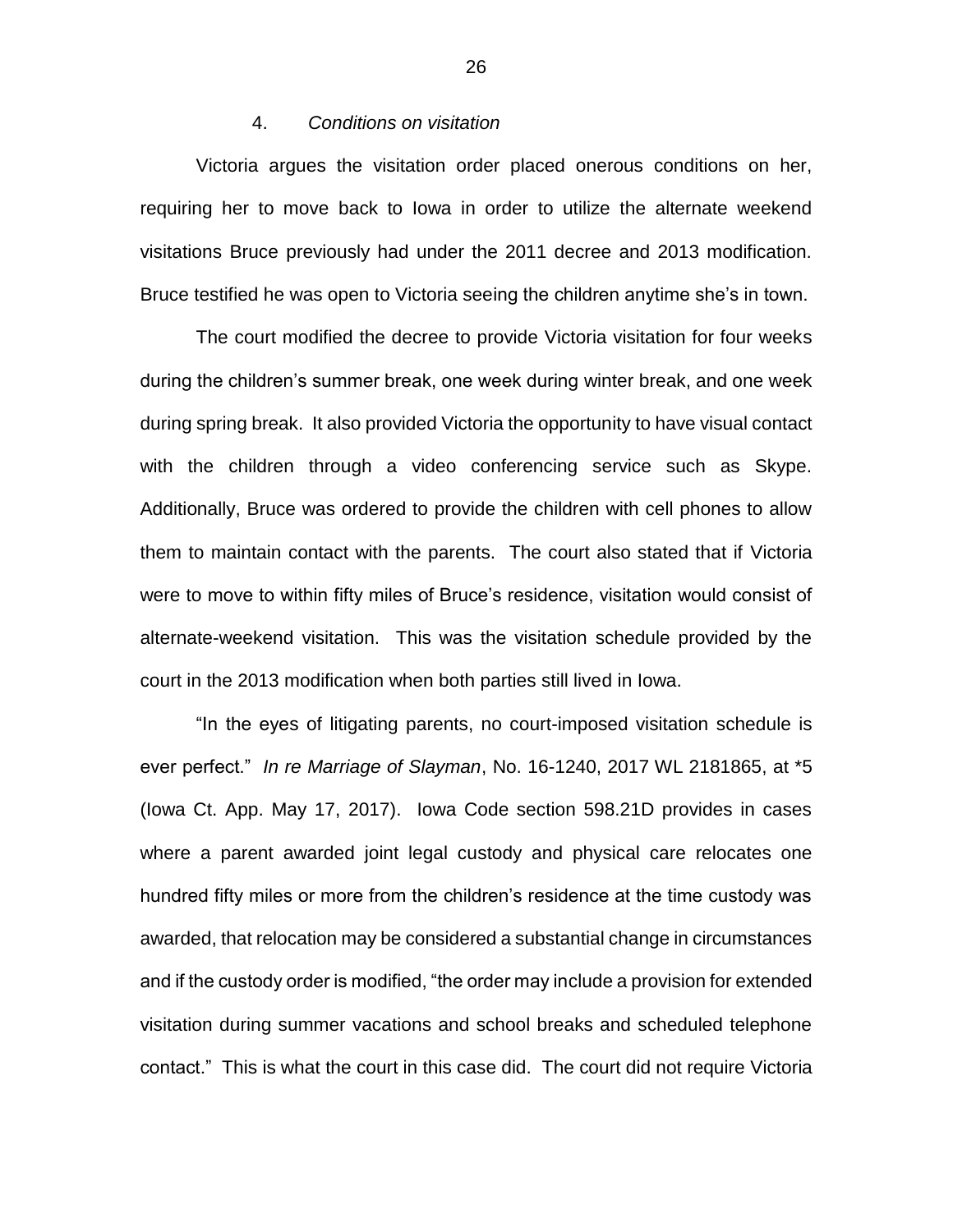to move back to Iowa to exercise her visitation. Instead, the court preemptively provided a visitation schedule should Victoria return to Iowa to live.

Additionally, during the course of the trial Victoria described what she thought would be a reasonable visitation schedule for Bruce if she were granted primary care: a week for fall and spring breaks, Christmas and summertime. She did not propose giving Bruce additional time for visitation if he was in Arizona. Although the district court gave her exactly the visitation schedule she thought would be reasonable if Bruce were getting visitation, we determine it is in the best interests of the children to provide Victoria an additional visitation opportunity when she is in Iowa. Therefore, we modify the court's visitation schedule to add that when Victoria returns to Iowa to visit, and gives Bruce prior notice of a minimum two weeks, she will be allowed to exercise visitation with the children in Iowa for two days with overnights.

#### C. Attorney fees

Victoria asserts the court's award of trial attorney fees to Bruce was in error. "In a proceeding for the modification of an order or decree under this chapter the court may award attorney fees to the prevailing party in an amount deemed reasonable by the court." Iowa Code § 598.36. "An award of trial attorney fees rests in the sound discretion of the trial court and will not be disturbed on appeal in the absence of an abuse of discretion." *McKee v. Dicus*, 785 N.W.2d 733, 740 (Iowa Ct. App. 2010). Victoria does not argue the court abused its discretion, only that the award was error. We find no abuse of discretion and affirm the court's award of trial attorney fees.